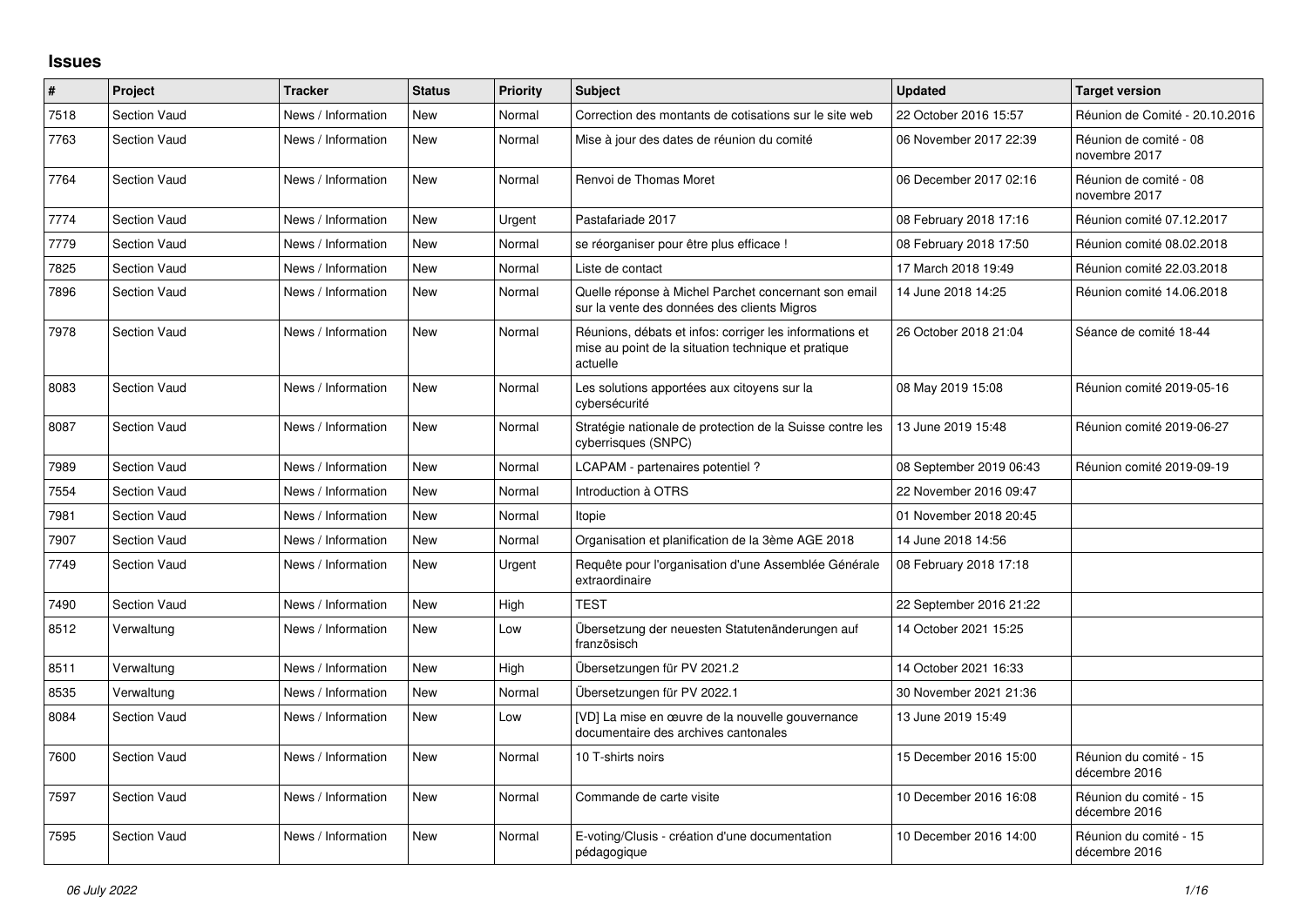| $\pmb{\#}$ | Project                              | <b>Tracker</b>      | <b>Status</b>     | <b>Priority</b> | <b>Subject</b>                                                                                                                              | <b>Updated</b>          | <b>Target version</b>                |
|------------|--------------------------------------|---------------------|-------------------|-----------------|---------------------------------------------------------------------------------------------------------------------------------------------|-------------------------|--------------------------------------|
| 7833       | Digitale Infrastruktur               | Bug / Feature       | Needs<br>Feedback | High            | Agenda der Website zeigt Termine nicht an & teilweise<br>mit schlechter Darstellung                                                         | 29 March 2018 12:32     |                                      |
| 8396       | Digitale Infrastruktur               | Bug / Feature       | Needs<br>Feedback | Low             | Alte Redmine Projekte nicht mehr im Archiv aufgelistet                                                                                      | 12 February 2020 02:04  |                                      |
| 8358       | Finanzen                             | Bug / Feature       | New               | Normal          | Berechnung Rechnungsbeträge überprüfen (PPAG)                                                                                               | 15 November 2019 21:25  |                                      |
| 8536       | Digitale Infrastruktur               | Bug / Feature       | New               | Normal          | CiviCRM: Payment method hinzufügen geht nicht                                                                                               | 25 January 2022 20:32   |                                      |
| 8529       | Digitale Infrastruktur               | Bug / Feature       | Needs Work        | Normal          | <b>Installation Mailtrain</b>                                                                                                               | 14 December 2021 15:58  |                                      |
| 8553       | Digitale Infrastruktur               | Bug / Feature       | Needs<br>Feedback | Urgent          | Newsletterversand Members-CiviCRM<br>hängt/unzureichende Zustellquote                                                                       | 03 April 2022 23:06     |                                      |
| 7761       | Digitale Infrastruktur               | Bug / Feature       | Needs Work        | High            | OTRS überlebt Neustarts des Containers nicht                                                                                                | 19 December 2019 01:49  |                                      |
| 8545       | Digitale Infrastruktur               | Bug / Feature       | Done              | Normal          | Überprüfung Funktionalität Mitglieder-Kontaktformular<br>FR                                                                                 | 03 April 2022 23:04     |                                      |
| 8552       | Digitale Infrastruktur               | Bug / Feature       | New               | High            | Überprüfung Newsletterformular DE An/Abmeldung                                                                                              | 24 March 2022 11:32     |                                      |
| 8260       | Digitale Infrastruktur               | Bug / Feature       | New               | Normal          | Update PPS Website auf neues Theme                                                                                                          | 01 October 2019 19:17   |                                      |
| 8489       | Digitale Infrastruktur               | Bug / Feature       | Needs<br>Feedback | Normal          | Zahlungs API                                                                                                                                | 10 February 2022 16:50  |                                      |
| 8045       | Digitale Infrastruktur               | Bug / Feature       | New               | Urgent          | ZipCode sowie Abesenden der Anmeldung im Discourse<br>mit 500 internal Fehler                                                               | 19 December 2019 01:51  |                                      |
| 7160       | <b>Section Vaud</b>                  | Information / Varia | Tabled            | Normal          | Retour sur la réunion e débriefing de la RTS -<br>Campagne EF2016                                                                           | 03 August 2019 09:47    | Réunion de comité - 28 avril<br>2016 |
| 7829       | Section Vaud                         | Information / Varia | <b>New</b>        | Normal          | Revoir la nomenclature des "versions cibles"                                                                                                | 19 March 2018 16:11     | Réunion comité 22.03.2018            |
| 7304       | Sektion Zürich                       | Information / Varia | New               | Normal          | Koordinations- & Kommunikationstool für Vorstand und<br>Aktive                                                                              | 18 April 2019 11:03     | Vorstandsitzung 2019-1               |
| 8072       | Sektion Zürich                       | Information / Varia | Tabled            | Normal          | Listenverbindung PPZH Nationalratswahlen 2019                                                                                               | 28 May 2019 21:31       | Vorstandsitzung 2019-1               |
| 8315       | Section Vaud                         | Information / Varia | New               | Normal          | Formation sur le fonctionnement parlementaire                                                                                               | 12 September 2019 15:39 | Réunion comité 2019-09-19            |
| 8314       | Section Vaud                         | Information / Varia | <b>New</b>        | Normal          | Initiative cantonale demandant la protection de l'intégrité<br>personnelle numérique                                                        | 12 September 2019 15:14 | Réunion comité 2019-09-19            |
| 8356       | Vorstand - Comité PPS                | Information / Varia | <b>New</b>        | Normal          | Überarbeitung Versammlungs- und<br>Abstimmungsreglement                                                                                     | 13 November 2019 20:36  | Vorstandssitzung 2019 11 11          |
| 8426       | Vorstand - Comité PPS                | Information / Varia | <b>New</b>        | Urgent          | Ablösung Civi Crm als Mitgliederverwaltung                                                                                                  | 20 July 2020 20:22      | Vorstandssitzung vom<br>08.06.2020   |
| 6520       | Sektion Wallis / section<br>valaisan | Information / Varia | Tabled            | Normal          | Assemblée constituante                                                                                                                      | 23 July 2015 16:03      |                                      |
| 5823       | Stadtsektion Zürich                  | Information / Varia | New               | Normal          | Chatiquette                                                                                                                                 | 17 September 2013 09:39 |                                      |
| 5339       | <b>Pirate Party Policy</b>           | Information / Varia | New               | Normal          | Compilation des prises de position                                                                                                          | 06 June 2013 17:16      |                                      |
| 6239       | <b>Pirate Party Policy</b>           | Information / Varia | New               | Normal          | Consultation - Modification du code civil (CC; Droit de<br>I'adoption) / Vernehmlassung - Änderung des<br>Zivilgesetzbuches (ZGB; Adoption) | 05 March 2014 14:44     |                                      |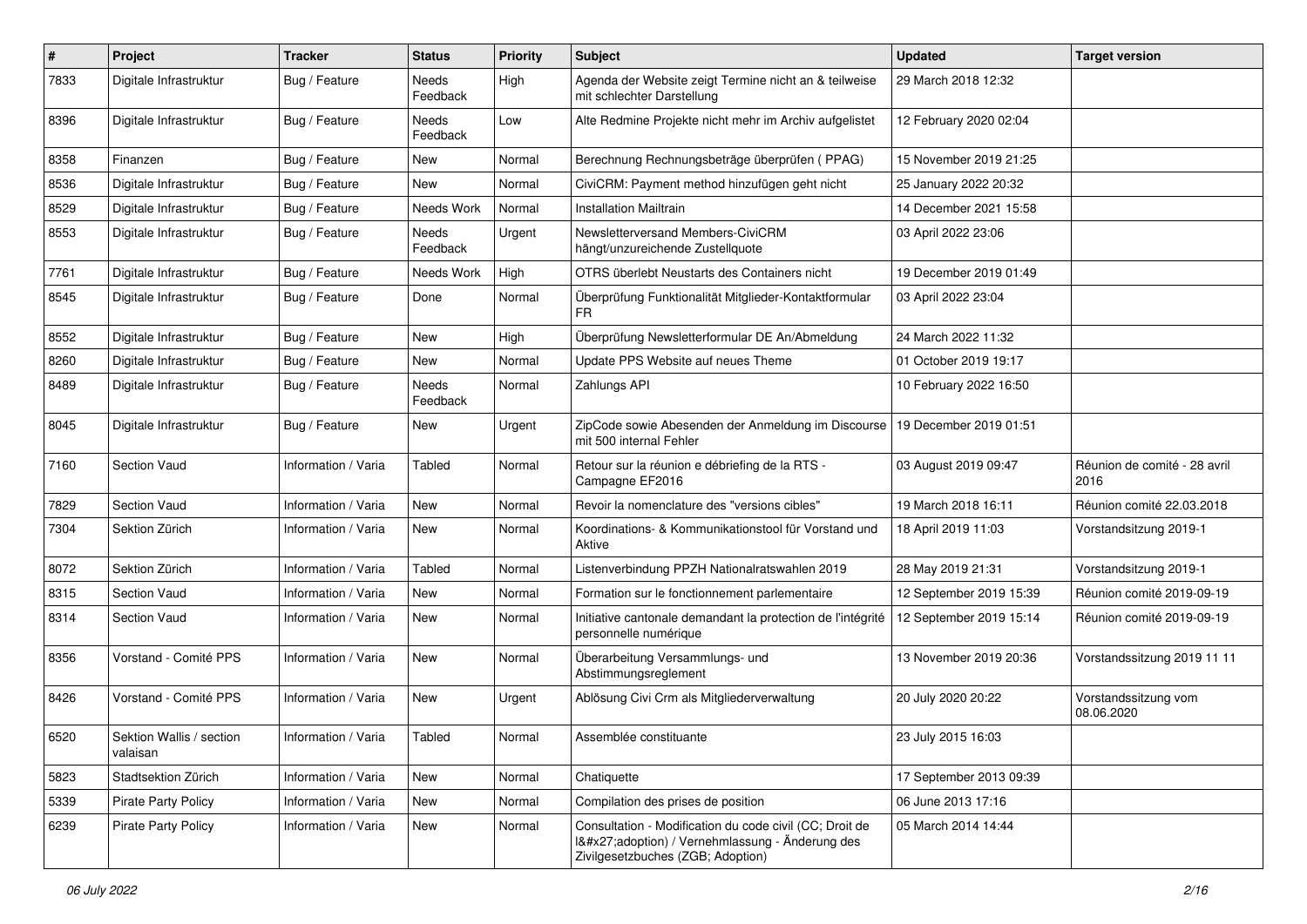| $\#$ | Project                                   | <b>Tracker</b>      | <b>Status</b>        | <b>Priority</b> | <b>Subject</b>                                                                           | <b>Updated</b>          | <b>Target version</b> |
|------|-------------------------------------------|---------------------|----------------------|-----------------|------------------------------------------------------------------------------------------|-------------------------|-----------------------|
| 8095 | Section Vaud                              | Information / Varia | New                  | Normal          | Demande d'aide pour une récolte de fonds nationale                                       | 28 May 2019 06:12       |                       |
| 4730 | <b>Stadtsektion Bern</b>                  | Information / Varia | <b>New</b>           | High            | Dukumente hochladen                                                                      | 03 March 2013 21:50     |                       |
| 5825 | Stadtsektion Zürich                       | Information / Varia | New                  | Normal          | Feedback                                                                                 | 17 September 2013 09:44 |                       |
| 5822 | Stadtsektion Zürich                       | Information / Varia | <b>New</b>           | Normal          | Forum: Nicht Mitglieder                                                                  | 17 September 2013 09:36 |                       |
| 5827 | Stadtsektion Zürich                       | Information / Varia | New                  | Normal          | Idee Präsentation der Zürcher Piraten                                                    | 17 September 2013 09:48 |                       |
| 5035 | <b>Sektion beider Basel</b>               | Information / Varia | <b>New</b>           | Normal          | Kontakte Journalisten                                                                    | 09 July 2016 09:33      |                       |
| 5661 | Stadtsektion Zürich                       | Information / Varia | <b>New</b>           | Normal          | Organisation PV                                                                          | 12 August 2013 20:24    |                       |
| 6380 | Pirate Party Policy                       | Information / Varia | New                  | Normal          | PAD - Consulation LSI - Vernaemlassung ISG                                               | 22 April 2014 12:13     |                       |
| 6457 | Sektion St. Gallen und beide<br>Appenzell | Information / Varia | Tabled               | Normal          | Piratengrillen                                                                           | 30 July 2014 16:21      |                       |
| 7529 | Section Vaud                              | Information / Varia | <b>New</b>           | Normal          | Pourquoi DMSF réduit toutes les images.                                                  | 05 November 2016 00:11  |                       |
| 4942 | Pirate Party Policy                       | Information / Varia | New                  | Normal          | Provide an outline, and approach for the development of<br>the position paper            | 30 September 2013 19:23 |                       |
| 6245 | Pirate Party Policy                       | Information / Varia | <b>New</b>           | Normal          | Reading material review                                                                  | 05 March 2014 15:05     |                       |
| 6240 | <b>Pirate Party Policy</b>                | Information / Varia | <b>New</b>           | Normal          | Reading material review                                                                  | 05 March 2014 14:41     |                       |
| 6207 | <b>Pirate Party Policy</b>                | Information / Varia | <b>New</b>           | Normal          | Reading material review                                                                  | 04 March 2014 13:53     |                       |
| 6202 | Pirate Party Policy                       | Information / Varia | New                  | Normal          | Reading material review                                                                  | 04 March 2014 13:21     |                       |
| 6379 | <b>Pirate Party Policy</b>                | Information / Varia | <b>New</b>           | Normal          | Refenz material - Documentation de reference - Reading   22 April 2014 12:11<br>Material |                         |                       |
| 6178 | <b>Pirate Party Policy</b>                | Information / Varia | Offen /<br>Incertain | Normal          | review april 2014                                                                        | 04 March 2014 11:33     |                       |
| 5570 | Bezirkssektion Winterthur                 | Information / Varia | <b>New</b>           | Normal          | SSL / TLS Unterstützung                                                                  | 21 July 2013 21:47      |                       |
| 5569 | <b>Stadtsektion Bern</b>                  | Information / Varia | <b>New</b>           | Normal          | SSL / TLS Unterstützung                                                                  | 21 July 2013 21:37      |                       |
| 5321 | Stadtsektion Zürich                       | Information / Varia | <b>New</b>           | Normal          | Treffen mit Philipp Meier                                                                | 31 May 2013 15:56       |                       |
| 8558 | Vorstand - Comité PPS                     | Information / Varia | <b>New</b>           | Normal          | Unterschriftenbogen für Initiative Service Citoyen                                       | 12 May 2022 12:22       |                       |
| 8086 | Sektion Zürich                            | Information / Varia | New                  | Normal          | Werbemittel Nationalratswahlen                                                           | 16 May 2019 15:12       |                       |
| 8471 | Press and Public Relations                | Information / Varia | New                  | Normal          | <b>Wiki Updates</b>                                                                      | 28 March 2021 00:34     |                       |
| 5828 | Stadtsektion Zürich                       | Information / Varia | New                  | Normal          | Winteraktivitäten                                                                        | 17 September 2013 09:49 |                       |
| 5050 | Sektion Wallis / section<br>valaisan      | Information / Varia | Needs Work           | Normal          | Wiki: Wahlsysteme                                                                        | 20 August 2017 08:57    | GV2017                |
| 6675 | Section Genève                            | Information / Varia | <b>New</b>           | Normal          | éVote : Demande de borne au sein des locaux de vote                                      | 09 April 2015 20:10     | Prochain Comité       |
| 6729 | Section Genève                            | Information / Varia | New                  | Normal          | Préparation référendum LRens/LSCPT                                                       | 25 March 2015 15:52     | Prochain Comité       |
| 5883 | Section Genève                            | Information / Varia | New                  | Normal          | Poste à pourvoir au comité : Comptable                                                   | 10 October 2013 17:43   | Prochaine AG          |
| 5866 | Stadtsektion Zürich                       | Information / Varia | New                  | Normal          | Budget 2014                                                                              | 03 October 2013 21:07   | Sitzung 03.10.2013    |
| 5865 | Stadtsektion Zürich                       | Information / Varia | New                  | Normal          | PV Gemeinderatswahlen anfangs November                                                   | 03 October 2013 20:13   | Sitzung 03.10.2013    |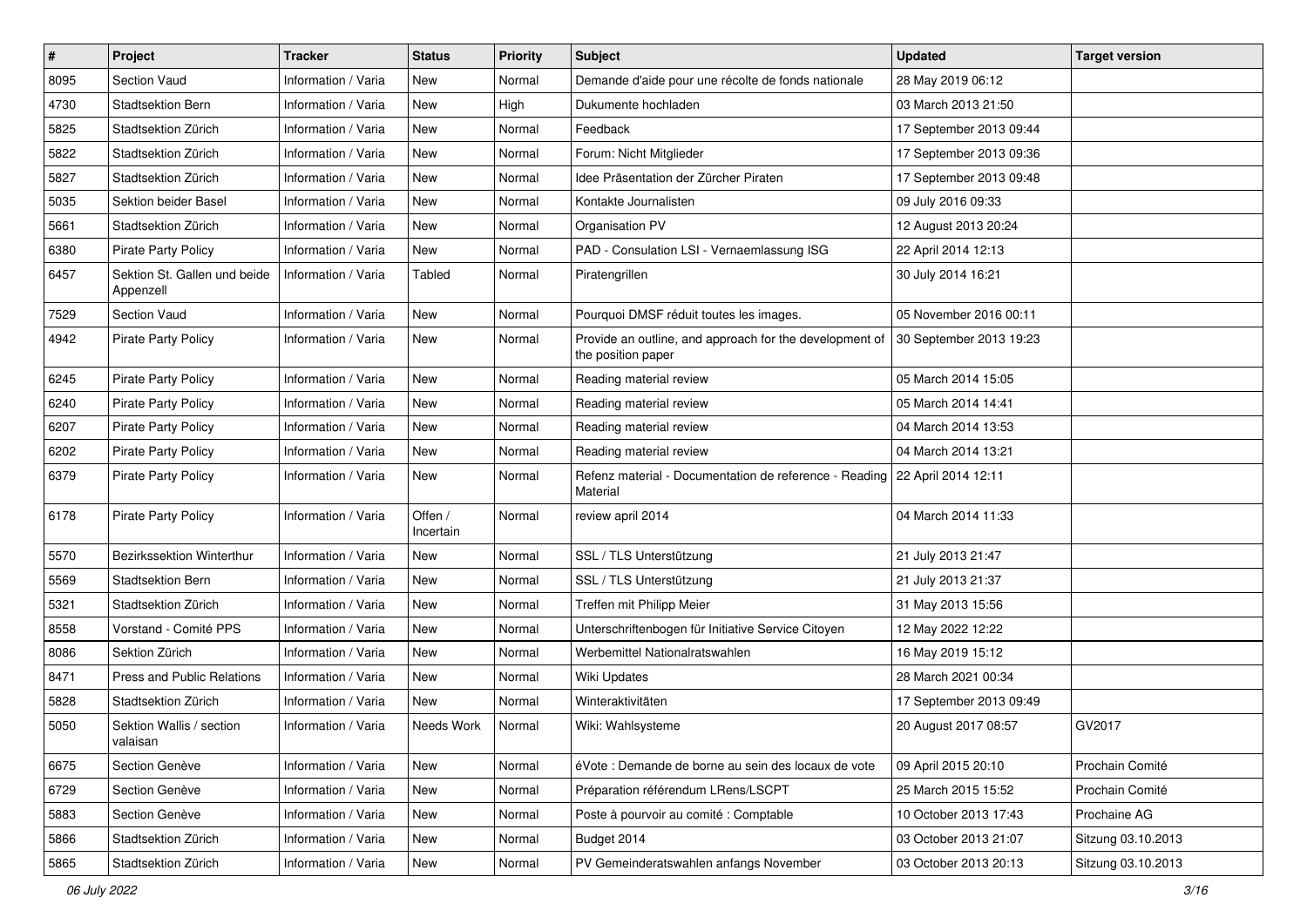| $\pmb{\#}$ | Project                   | <b>Tracker</b>      | <b>Status</b>     | <b>Priority</b> | Subject                                                                                                                   | <b>Updated</b>          | <b>Target version</b>                  |
|------------|---------------------------|---------------------|-------------------|-----------------|---------------------------------------------------------------------------------------------------------------------------|-------------------------|----------------------------------------|
| 8419       | Vorstand - Comité PPS     | Information / Varia | New               | Normal          | Sekretariat der PPS                                                                                                       | 29 October 2020 22:45   | Vorstandssitzung 2020 03 16            |
| 7852       | Verwaltung                | Creation            | <b>New</b>        | Normal          | Anleitung Members CiviCRM für Vorstände und PPVs<br>anpassen, ergänzen und übersetzen.                                    | 12 December 2018 19:41  |                                        |
| 4064       | Bezirkssektion Winterthur | Task / Tâche        | Needs<br>Feedback | Normal          | Liquid Feedback für die Stadt Winterthur                                                                                  | 07 April 2013 15:34     | Parley 15 (2.5.2013)                   |
| 3732       | Bezirkssektion Winterthur | Task / Tâche        | Needs Work        | Low             | Neues Hallenbad                                                                                                           | 02 May 2013 22:37       | Parley 15 (2.5.2013)                   |
| 5014       | Bezirkssektion Winterthur | Task / Tâche        | Needs Work        | Low             | Problematik "gebundene Ausgaben"                                                                                          | 02 May 2013 22:31       | Parley 15 (2.5.2013)                   |
| 4370       | Bezirkssektion Winterthur | Task / Tâche        | Needs Work        | Normal          | SalZH kriegt Subventionen                                                                                                 | 07 April 2013 15:42     | Parley 15 (2.5.2013)                   |
| 5015       | Bezirkssektion Winterthur | Task / Tâche        | Needs Work        | High            | Visualisierung Budget und Rechnung                                                                                        | 10 April 2013 16:10     | Parley 15 (2.5.2013)                   |
| 4200       | Bezirkssektion Winterthur | Task / Tâche        | Needs Work        | Normal          | Vorstoss Transparenz in der WoV                                                                                           | 07 April 2013 15:41     | Parley 15 (2.5.2013)                   |
| 4362       | Bezirkssektion Winterthur | Task / Tâche        | Needs Work        | Normal          | Willkür im Baubewilligungsverfahren                                                                                       | 07 April 2013 15:42     | Parley 15 (2.5.2013)                   |
| 5227       | Bezirkssektion Winterthur | Task / Tâche        | New               | Normal          | Gesamtkostenrechnung Neuhegi                                                                                              | 15 May 2013 20:53       | Parley 16 (6.6.2013)                   |
| 5247       | Bezirkssektion Winterthur | Task / Tâche        | Needs Work        | High            | Schriftliche Anfrage zum Budget                                                                                           | 22 May 2013 16:47       | Parley 16 (6.6.2013)                   |
| 5346       | Bezirkssektion Winterthur | Task / Tâche        | New               | Normal          | Holidi                                                                                                                    | 08 June 2013 15:47      | Parley 17 (13.6.2013)                  |
| 5347       | Bezirkssektion Winterthur | Task / Tâche        | <b>New</b>        | Normal          | Unverschuldet abgewählt                                                                                                   | 08 June 2013 15:45      | Parley 17 (13.6.2013)                  |
| 5787       | Bezirkssektion Winterthur | Task / Tâche        | New               | Normal          | Sparen 14 durchsehen                                                                                                      | 04 September 2013 20:19 | Parley 19                              |
| 6778       | Sektion Zürich            | Task / Tâche        | New               | Normal          | Wahlkampf-Wissen im Wiki festhalten                                                                                       | 22 April 2015 18:29     | Vorstandssitzung 2015-04-22            |
| 6850       | Sektion Zürich            | Task / Tâche        | <b>New</b>        | Normal          | Fundraising                                                                                                               | 27 August 2015 18:40    | Vorstandssitzung 2015-08-27            |
| 7140       | <b>Section Vaud</b>       | Task / Tâche        | Done              | Normal          | Approbation et signature du PV de l'AG par les membres 08 September 2019 06:41<br>du comité ainsi que les statuts du PPVD |                         | Réunion de comité - 31 mars<br>2016    |
| 7236       | <b>Section Vaud</b>       | Task / Tâche        | Done              | Normal          | Organisation de la campagne référendaire LSCPT                                                                            | 07 May 2018 12:58       | Réunion de comité - 31 mars<br>2016    |
| 7262       | <b>Section Vaud</b>       | Task / Tâche        | Done              | Normal          | Révision du programme du PPVD                                                                                             | 07 May 2018 13:02       | Réunion de comité - 14 avril<br>2016   |
| 7264       | <b>Section Vaud</b>       | Task / Tâche        | Done              | Normal          | Tri des propositions par collectivité impactée                                                                            | 15 April 2016 15:30     | Réunion de comité - 14 avril<br>2016   |
| 7270       | Section Vaud              | Task / Tâche        | Done              | Normal          | Rédaction et diffusion de la newsletter du PPVD pour le<br>mois d'avril                                                   | 20 April 2016 09:19     | Réunion de comité - 28 avril<br>2016   |
| 7195       | Section Vaud              | Task / Tâche        | Done              | Normal          | Révision de statuts du PPVD                                                                                               | 03 August 2019 09:48    | Réunion de comité - 28 avril<br>2016   |
| 7269       | Section Vaud              | Task / Tâche        | Done              | Normal          | Travaux sur la vision pirate du développement<br>communal                                                                 | 07 May 2018 13:02       | Réunion de comité - 28 avril<br>2016   |
| 7341       | Section Vaud              | Task / Tâche        | Done              | Urgent          | Publipostage de formulaire Iscpt                                                                                          | 19 April 2019 15:12     | Réunion de comité - 9 juin 2016        |
| 7363       | Section Vaud              | Task / Tâche        | New               | Normal          | Modifications des statuts pour la banque                                                                                  | 25 June 2016 16:55      | Réunion du comité - 2 juillet<br>2016  |
| 7381       | Section Vaud              | Task / Tâche        | New               | Normal          | Mise en place d'un outil de sondage                                                                                       | 09 July 2016 09:42      | Réunion de comité - 14 juillet<br>2016 |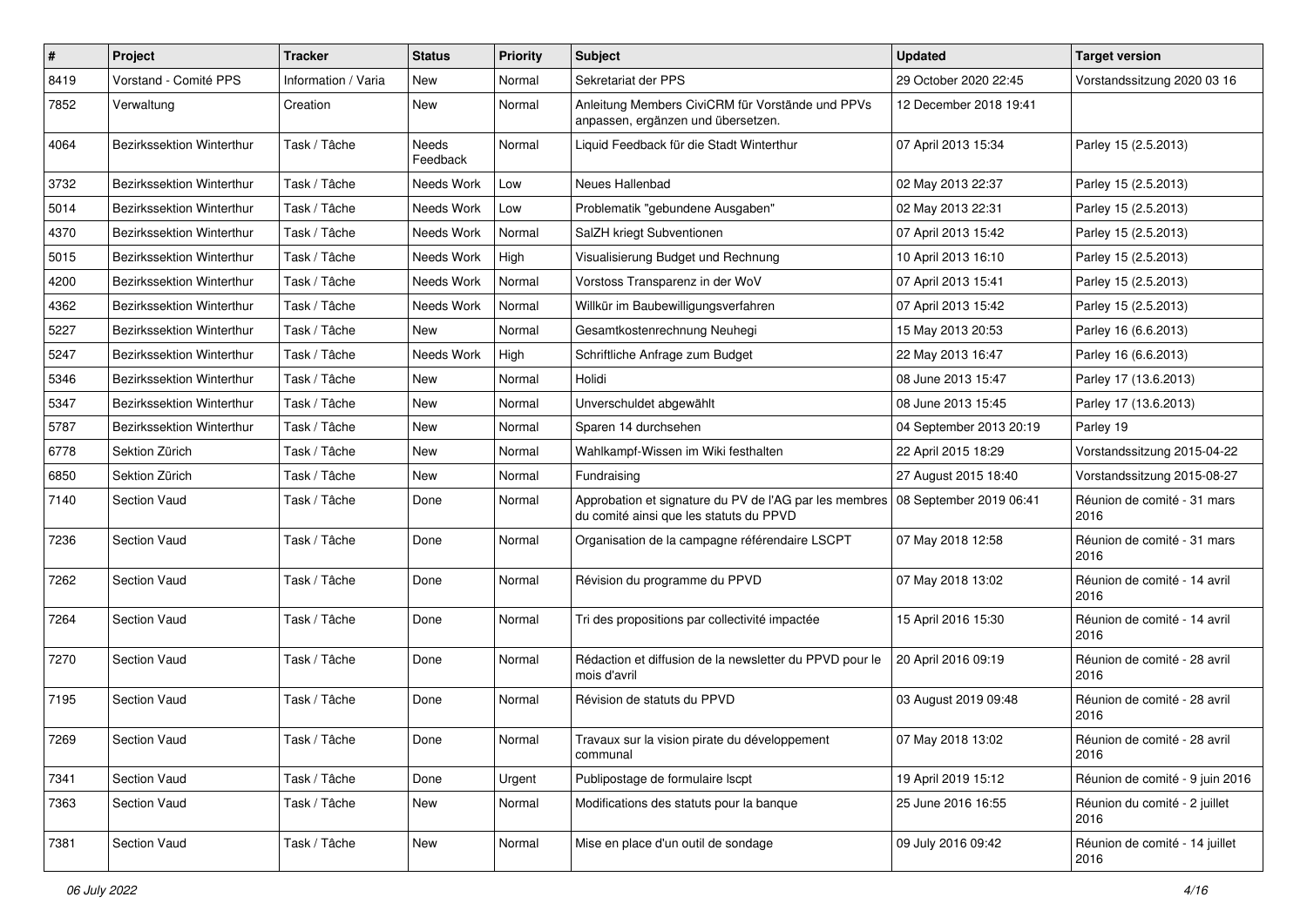| #    | Project               | <b>Tracker</b> | <b>Status</b> | <b>Priority</b> | Subject                                                                                  | <b>Updated</b>          | <b>Target version</b>          |
|------|-----------------------|----------------|---------------|-----------------|------------------------------------------------------------------------------------------|-------------------------|--------------------------------|
| 7462 | <b>Section Vaud</b>   | Task / Tâche   | Done          | Normal          | Camnpagne Référendum LRens                                                               | 16 May 2019 16:35       | Réunion de Comité - 25.08.2016 |
| 7468 | <b>Section Vaud</b>   | Task / Tâche   | Done          | Normal          | Elections communales 2016 et EF 2015 - finances<br>factures ouvertes - point de sitation | 19 April 2019 15:10     | Réunion de Comité - 25.08.2016 |
| 7467 | <b>Section Vaud</b>   | Task / Tâche   | Done          | Normal          | Formation média                                                                          | 13 June 2019 15:54      | Réunion de Comité - 25.08.2016 |
| 7466 | <b>Section Vaud</b>   | Task / Tâche   | Done          | Normal          | Préparation Elections cantonales - désignation de<br>candidats - alliance - etc          | 13 June 2019 15:54      | Réunion de Comité - 25.08.2016 |
| 7491 | <b>Section Vaud</b>   | Task / Tâche   | New           | Normal          | Comité de campagne élections cantonales 2017                                             | 22 September 2016 21:53 | Réunion de Comité - 6.10.2016  |
| 7463 | <b>Section Vaud</b>   | Task / Tâche   | Done          | Normal          | Conférence-débats 2e partie 2016                                                         | 19 April 2019 15:11     | Réunion de Comité - 6.10.2016  |
| 7500 | <b>Section Vaud</b>   | Task / Tâche   | New           | Normal          | Création d'un programme de communication vaudois                                         | 04 October 2016 17:54   | Réunion de Comité - 6.10.2016  |
| 7497 | <b>Section Vaud</b>   | Task / Tâche   | <b>New</b>    | Normal          | Mise à jour du calendrier du site web                                                    | 04 October 2016 17:42   | Réunion de Comité - 6.10.2016  |
| 7499 | <b>Section Vaud</b>   | Task / Tâche   | New           | Normal          | Mise à jour logiciel du site web                                                         | 04 October 2016 17:50   | Réunion de Comité - 6.10.2016  |
| 7498 | <b>Section Vaud</b>   | Task / Tâche   | New           | Normal          | Mise au propre du programme vaudois                                                      | 04 October 2016 17:45   | Réunion de Comité - 6.10.2016  |
| 7521 | Section Vaud          | Task / Tâche   | <b>New</b>    | Normal          | Création d'une newsletter et appel à la candidature<br>Election cantonale                | 22 October 2016 13:37   | Réunion de Comité - 20.10.2016 |
| 7522 | <b>Section Vaud</b>   | Task / Tâche   | <b>New</b>    | Normal          | Les modalités éléctorales 2017                                                           | 22 October 2016 13:43   | Réunion de Comité - 20.10.2016 |
| 7505 | <b>Section Vaud</b>   | Task / Tâche   | New           | Normal          | Recherche de la salle pour le 8 décembre                                                 | 06 October 2016 22:17   | Réunion de Comité - 20.10.2016 |
| 7527 | <b>Section Vaud</b>   | Task / Tâche   | Done          | High            | Prise de possition sur le référendum vaudois sur la<br>mendicité                         | 03 August 2019 12:57    | Réunion de Comité - 3.11.2016  |
| 7828 | Section Vaud          | Task / Tâche   | New           | Normal          | Communication sur le 14 avril                                                            | 05 April 2018 16:42     | Réunion comité 05.04.2018      |
| 7863 | <b>Section Vaud</b>   | Task / Tâche   | New           | Normal          | <b>Compte Twitter PPVD</b>                                                               | 14 April 2018 09:24     | Réunion comité 19.04.2018      |
| 7862 | <b>Section Vaud</b>   | Task / Tâche   | <b>New</b>    | Normal          | Mise à jour de la page wiki des PV                                                       | 14 April 2018 09:21     | Réunion comité 19.04.2018      |
| 7906 | <b>Section Vaud</b>   | Task / Tâche   | New           | Normal          | Organisation et planification de la 2ème AGE 2018                                        | 14 June 2018 14:55      | Réunion comité 14.06.2018      |
| 7976 | <b>Section Vaud</b>   | Task / Tâche   | Done          | Normal          | Sondage Politiciennes.ch                                                                 | 01 November 2018 20:43  | Séance de comité 18-44         |
| 7977 | <b>Section Vaud</b>   | Task / Tâche   | Needs Work    | Normal          | Téléchargement légal: cadre particulier et exeptions                                     | 01 November 2018 20:44  | Séance de comité 18-44         |
| 8033 | <b>Section Vaud</b>   | Task / Tâche   | Done          | Normal          | Faire liste du matériel de campagne                                                      | 03 August 2019 20:59    | Réunion comité 2019-02-21      |
| 7516 | Sektion Zürich        | Task / Tâche   | <b>New</b>    | Normal          | Kalender abonnieren auf Website fixen                                                    | 02 April 2019 18:11     | Vorstandsitzung 2019-1         |
| 8061 | Sektion Zürich        | Task / Tâche   | New           | Normal          | Kontovollmachten geregelt kriegen                                                        | 02 April 2019 18:15     | Vorstandsitzung 2019-1         |
| 8060 | Sektion Zürich        | Task / Tâche   | New           | High            | Mitglieder und andere potenzielle Kandidaten<br>durchtelefonieren                        | 03 April 2019 15:17     | Vorstandsitzung 2019-1         |
| 8063 | Sektion Zürich        | Task / Tâche   | New           | Normal          | Vorbereitungen Aufstellungsversammlung                                                   | 18 April 2019 17:41     | Vorstandsitzung 2019-1         |
| 8059 | Sektion Zürich        | Task / Tâche   | New           | Normal          | Wahlprogramm 2019                                                                        | 14 May 2019 15:33       | Vorstandsitzung 2019-1         |
| 6854 | Sektion Zürich        | Task / Tâche   | New           | Normal          | Website                                                                                  | 07 April 2019 07:36     | Vorstandsitzung 2019-1         |
| 7987 | Vorstand - Comité PPS | Task / Tâche   | Done          | Normal          | Kommunikationskonzept                                                                    | 03 February 2020 19:12  | Vorstandssitzung 2019 05 27    |
| 8120 | Section Vaud          | Task / Tâche   | Done          | Normal          | Préparation de notre voyage à Olten le 23 juin 2019                                      | 03 August 2019 20:59    | Réunion comité 2019-06-13      |
| 8160 | Section Vaud          | Task / Tâche   | New           | Normal          | Région de Nyon et Twitter                                                                | 13 June 2019 17:05      | Réunion comité 2019-06-13      |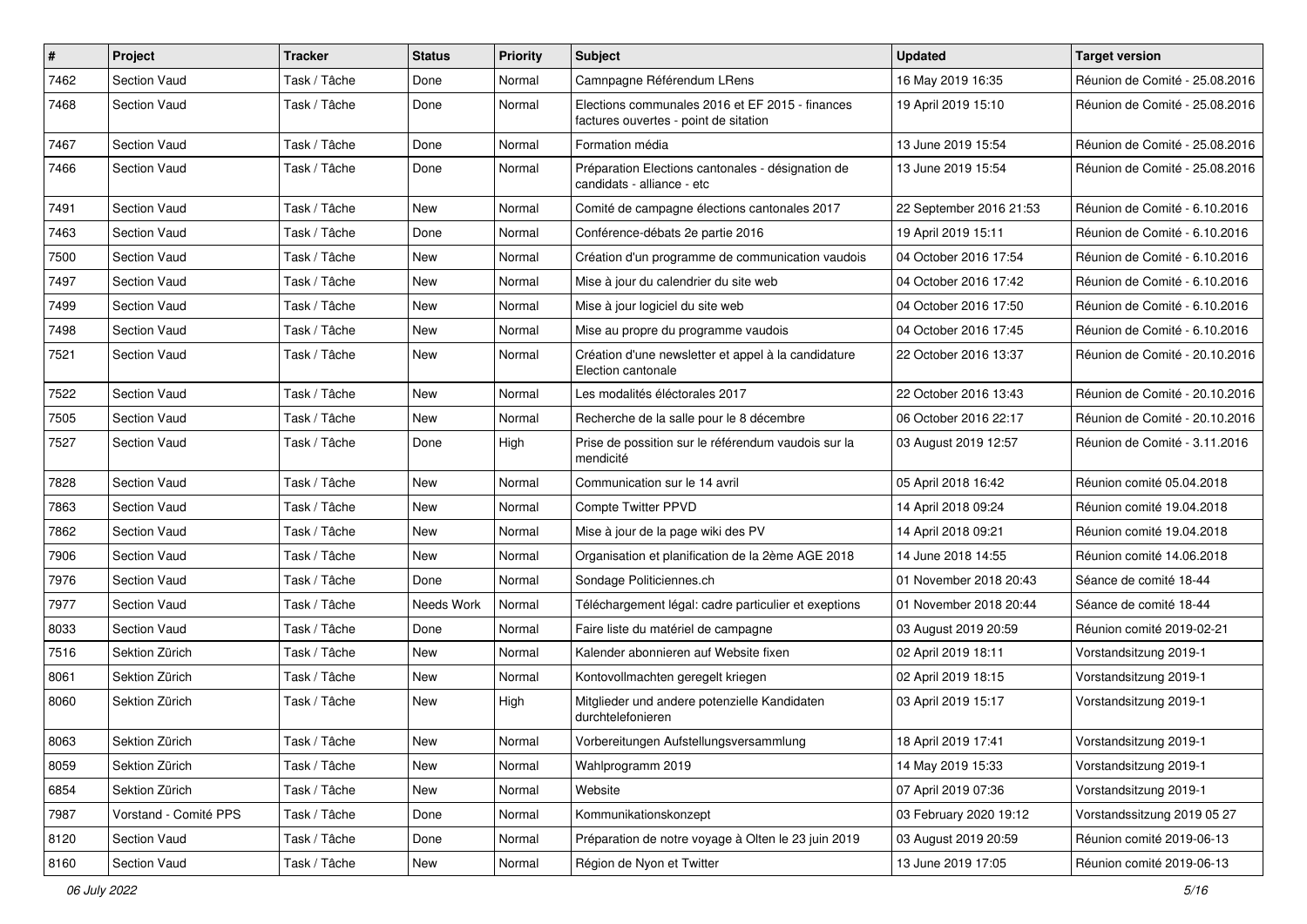| $\#$ | Project                              | <b>Tracker</b> | <b>Status</b> | <b>Priority</b> | <b>Subject</b>                                                                                                                             | <b>Updated</b>          | <b>Target version</b>       |
|------|--------------------------------------|----------------|---------------|-----------------|--------------------------------------------------------------------------------------------------------------------------------------------|-------------------------|-----------------------------|
| 8117 | Vorstand - Comité PPS                | Task / Tâche   | <b>New</b>    | Normal          | Procédure de communication entre les membres du<br>comité du PPS // Kommunikationsverfahren zwischen<br>den Mitgliedern des PPS-Vorstand   | 14 October 2019 19:26   | Vorstandssitzung 2019 06 24 |
| 8195 | Vorstand - Comité PPS                | Task / Tâche   | <b>New</b>    | Normal          | Bestimmung von Dossier- und Themenverantwortlichen<br>Désignation des responsables de dossiers et de sujets                                | 08 July 2019 08:37      | Vorstandssitzung 2019 07 08 |
| 8204 | Section Vaud                         | Task / Tâche   | Needs Work    | High            | Le questionnaire de l'ALLIANCE-ENVIRONNEMENT                                                                                               | 20 August 2019 14:53    | Réunion comité 2019-07-25   |
| 8203 | <b>Section Vaud</b>                  | Task / Tâche   | Needs Work    | High            | Le questionnaire de la société vaudoise de médecine                                                                                        | 20 August 2019 14:52    | Réunion comité 2019-07-25   |
| 8254 | Section Vaud                         | Task / Tâche   | <b>New</b>    | High            | Affichage sur les communes EF19                                                                                                            | 21 August 2019 14:51    | Réunion comité 2019-08-22   |
| 8252 | <b>Section Vaud</b>                  | Task / Tâche   | New           | Normal          | Création d'un compte LinkedIn pour le PPVD                                                                                                 | 21 August 2019 14:47    | Réunion comité 2019-08-22   |
| 8253 | Section Vaud                         | Task / Tâche   | New           | Normal          | Plate-forme EF19 vidéo de la rts                                                                                                           | 21 August 2019 14:43    | Réunion comité 2019-08-22   |
| 8219 | <b>Section Vaud</b>                  | Task / Tâche   | <b>New</b>    | High            | Rédaction de la lettre                                                                                                                     | 20 August 2019 14:56    | Réunion comité 2019-08-22   |
| 8237 | <b>Section Vaud</b>                  | Task / Tâche   | <b>New</b>    | High            | La campagne électorale du PPVD sur les réseaux<br>sociaux privés et libres                                                                 | 12 September 2019 15:03 | Réunion comité 2019-09-05   |
| 8218 | <b>Section Vaud</b>                  | Task / Tâche   | <b>New</b>    | High            | Lettre de remerciement à M. Burgerer pour son don                                                                                          | 20 August 2019 14:56    | Réunion comité 2019-09-05   |
| 8220 | <b>Section Vaud</b>                  | Task / Tâche   | <b>New</b>    | High            | Recherche d'un petit cadeau de remerciement                                                                                                | 20 August 2019 14:57    | Réunion comité 2019-09-05   |
| 8327 | <b>Section Vaud</b>                  | Task / Tâche   | New           | Normal          | Transmission de matériel de notre parti pour les<br>élections fédérales à la BNS                                                           | 26 September 2019 19:27 | Réunion comité 2019-10-31   |
| 8351 | Vorstand - Comité PPS                | Task / Tâche   | Done          | Normal          | Newsletter                                                                                                                                 | 25 May 2020 19:24       | Vorstandssitzung 2019 11 25 |
| 8381 | Vorstand - Comité PPS                | Task / Tâche   | New           | Normal          | Notiz/Eintrag von Berechtigungen für Mitgleider im<br><b>Members</b>                                                                       | 08 December 2019 10:30  | PPS Meeting 09.12.2019      |
| 8385 | Vorstand - Comité PPS                | Task / Tâche   | <b>New</b>    | Normal          | Strategie oder Massnahmenplan für Mitgliederwerbung                                                                                        | 09 December 2019 20:33  | PPS Meeting 09.12.2019      |
| 8082 | Digitale Infrastruktur               | Task / Tâche   | New           | High            | Accès Discourse                                                                                                                            | 19 December 2019 01:50  |                             |
| 4122 | Gruppo Ticino                        | Task / Tâche   | Needs Work    | High            | Accesso, impostazioni ed iscrizione membri a mailing list<br>sezione ticino                                                                | 20 April 2013 00:00     |                             |
| 8421 | Sektion beider Basel                 | Task / Tâche   | New           | Normal          | Aktuelle Vernehmlassungen                                                                                                                  | 02 October 2020 00:09   |                             |
| 8354 | Vorstand - Comité PPS                | Task / Tâche   | <b>New</b>    | Normal          | Also for Italian/Tessin                                                                                                                    | 29 October 2019 10:57   |                             |
| 8337 | Vorstand - Comité PPS                | Task / Tâche   | <b>New</b>    | Normal          | Änderung Begrüssung Neu Mitglieder                                                                                                         | 24 October 2019 07:05   |                             |
| 7975 | <b>Pirate Party Policy</b>           | Task / Tâche   | <b>New</b>    | Normal          | Änderung des Betäubungsmittelgesetzes und<br>Verordnung über Pilotversuche nach dem<br>Betäubungsmittelgesetz (Pilotversuche mit Cannabis) | 04 March 2019 14:49     |                             |
| 7089 | Sektion Wallis / section<br>valaisan | Task / Tâche   | Done          | Normal          | Anfragen an Standesämtern                                                                                                                  | 02 March 2016 09:56     |                             |
| 5043 | Sektion beider Basel                 | Task / Tâche   | Needs Work    | Normal          | Aufgaben Stadtentwicklungspositionspapier                                                                                                  | 12 February 2015 19:22  |                             |
| 7321 | Sektion Zürich                       | Task / Tâche   | New           | Normal          | Auswertung Mitgliederversand                                                                                                               | 11 October 2016 17:11   |                             |
| 5104 | Sektion beider Basel                 | Task / Tâche   | New           | Low             | Automatisierte Verfolgung der Tätigkeiten des Grossrats<br><b>Basel-Stadt</b>                                                              | 23 April 2015 18:59     |                             |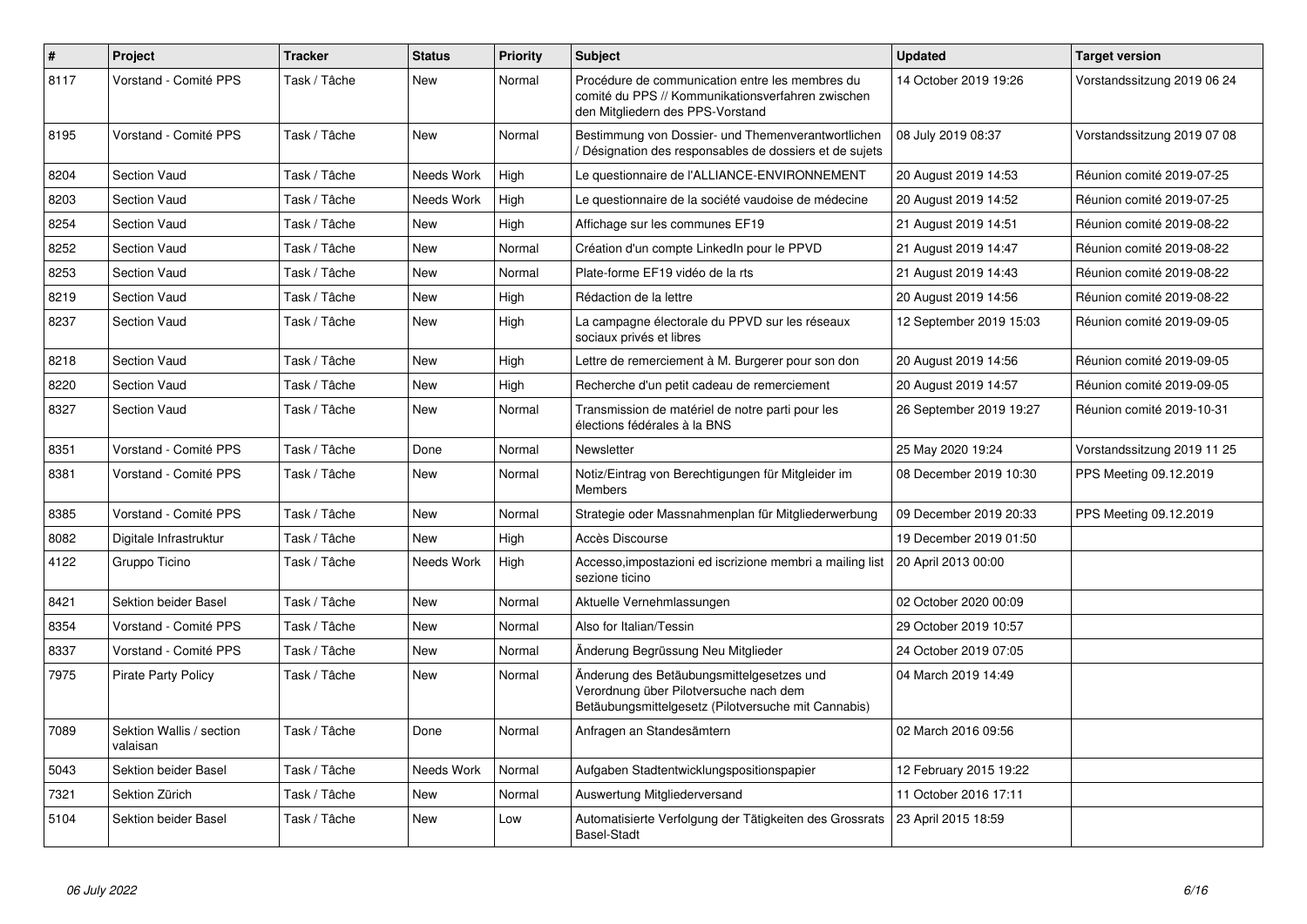| #    | Project                                  | <b>Tracker</b> | <b>Status</b>        | <b>Priority</b> | <b>Subject</b>                                                                                                                                                                                                                                   | <b>Updated</b>         | <b>Target version</b> |
|------|------------------------------------------|----------------|----------------------|-----------------|--------------------------------------------------------------------------------------------------------------------------------------------------------------------------------------------------------------------------------------------------|------------------------|-----------------------|
| 8502 | Piratenversammlung /<br>Assemblée Pirate | Task / Tâche   | Needs Work           | Normal          | Bereinigung Differenzen Statuten und<br>Versammlungsreglement                                                                                                                                                                                    | 16 February 2022 23:13 |                       |
| 7657 | Finanzen                                 | Task / Tâche   | New                  | Urgent          | <b>BTC Zahlungen</b>                                                                                                                                                                                                                             | 12 April 2017 22:16    |                       |
| 8248 | Finanzen                                 | Task / Tâche   | <b>New</b>           | Normal          | Budget 2020                                                                                                                                                                                                                                      | 19 August 2019 18:25   |                       |
| 8547 | Vorstand - Comité PPS                    | Task / Tâche   | <b>New</b>           | Normal          | Budget für die NR Wahlen                                                                                                                                                                                                                         | 15 March 2022 21:14    |                       |
| 8422 | Digitale Infrastruktur                   | Task / Tâche   | Needs<br>Feedback    | High            | Civi Crm Funktionen extern geben                                                                                                                                                                                                                 | 01 February 2022 02:19 |                       |
| 6248 | <b>Pirate Party Policy</b>               | Task / Tâche   | New                  | Normal          | Communication - press release - communication interne<br>-> via pages de sections, twitter & facebook                                                                                                                                            | 05 March 2014 15:16    |                       |
| 6243 | <b>Pirate Party Policy</b>               | Task / Tâche   | New                  | Normal          | Communication - press release - communication interne<br>-> via pages de sections, twitter & facebook                                                                                                                                            | 05 March 2014 14:55    |                       |
| 6206 | <b>Pirate Party Policy</b>               | Task / Tâche   | Done                 | Normal          | Consultation "Modification loi fédérale sur les systèmes<br>d'information de la Confédération dans le domaine du<br>sport (LSIS)" - Vernehmlassung "Änderung<br>Bundesgesetz über die Informationssysteme des<br>Bundes im Bereich Sport (IBSG)" | 08 April 2015 09:26    |                       |
| 6201 | <b>Pirate Party Policy</b>               | Task / Tâche   | <b>New</b>           | Normal          | Consultation - Modification du Code des obligations<br>(Droit des raisons de commerce) / Vernehmlassung -<br>Änderung des Obligationenrechts (Firmenrecht)                                                                                       | 04 March 2014 13:21    |                       |
| 6726 | <b>Pirate Party Policy</b>               | Task / Tâche   | Done                 | Normal          | Consultation FINMA - LBA / GvW                                                                                                                                                                                                                   | 08 April 2015 09:18    |                       |
| 6177 | <b>Pirate Party Policy</b>               | Task / Tâche   | Offen /<br>Incertain | Normal          | Consultation process review                                                                                                                                                                                                                      | 08 April 2015 09:26    |                       |
| 6784 | Press and Public Relations               | Task / Tâche   | Needs Work           | High            | CP - Déclaration D. Burkhalter DFAE «Promoting trust<br>and globally shared rules to ensure an open, free and<br>secure cyberspace»                                                                                                              | 17 April 2015 18:12    |                       |
| 7470 | Section Vaud                             | Task / Tâche   | Done                 | Normal          | Creation des stands                                                                                                                                                                                                                              | 13 June 2019 15:55     |                       |
| 6389 | Sektion Bern                             | Task / Tâche   | <b>New</b>           | High            | Datenschutz Problem BE Gemeinden                                                                                                                                                                                                                 | 28 April 2014 22:11    |                       |
| 5999 | Bezirkssektion Winterthur                | Task / Tâche   | <b>New</b>           | Normal          | Datenschutz von Steuer- und Einwohnerdaten                                                                                                                                                                                                       | 21 November 2013 20:52 |                       |
| 7986 | Grafik und Design                        | Task / Tâche   | <b>New</b>           | Normal          | Datenv von Grafik/Design auf einer Instanz der PPS<br>hosten                                                                                                                                                                                     | 22 January 2019 12:54  |                       |
| 6215 | <b>Pirate Party Policy</b>               | Task / Tâche   | <b>New</b>           | Normal          | Development of the "Economy" section                                                                                                                                                                                                             | 04 March 2014 14:36    |                       |
| 6213 | Pirate Party Policy                      | Task / Tâche   | <b>New</b>           | Normal          | Development of the "Environment" section                                                                                                                                                                                                         | 04 March 2014 14:28    |                       |
| 6211 | Pirate Party Policy                      | Task / Tâche   | New                  | Normal          | Development of the "Etat de droit" section                                                                                                                                                                                                       | 04 March 2014 14:34    |                       |
| 6214 | <b>Pirate Party Policy</b>               | Task / Tâche   | New                  | Normal          | Development of the "Patrimoine Commun" section of<br>PPS Program                                                                                                                                                                                 | 04 March 2014 14:33    |                       |
| 6212 | Pirate Party Policy                      | Task / Tâche   | New                  | Normal          | Development of the "Security" section                                                                                                                                                                                                            | 04 March 2014 14:33    |                       |
| 6210 | <b>Pirate Party Policy</b>               | Task / Tâche   | New                  | Normal          | Development of the Area verbiage                                                                                                                                                                                                                 | 04 March 2014 14:34    |                       |
| 6246 | Pirate Party Policy                      | Task / Tâche   | New                  | Normal          | Development of the PPS report on the consultation                                                                                                                                                                                                | 05 March 2014 15:13    |                       |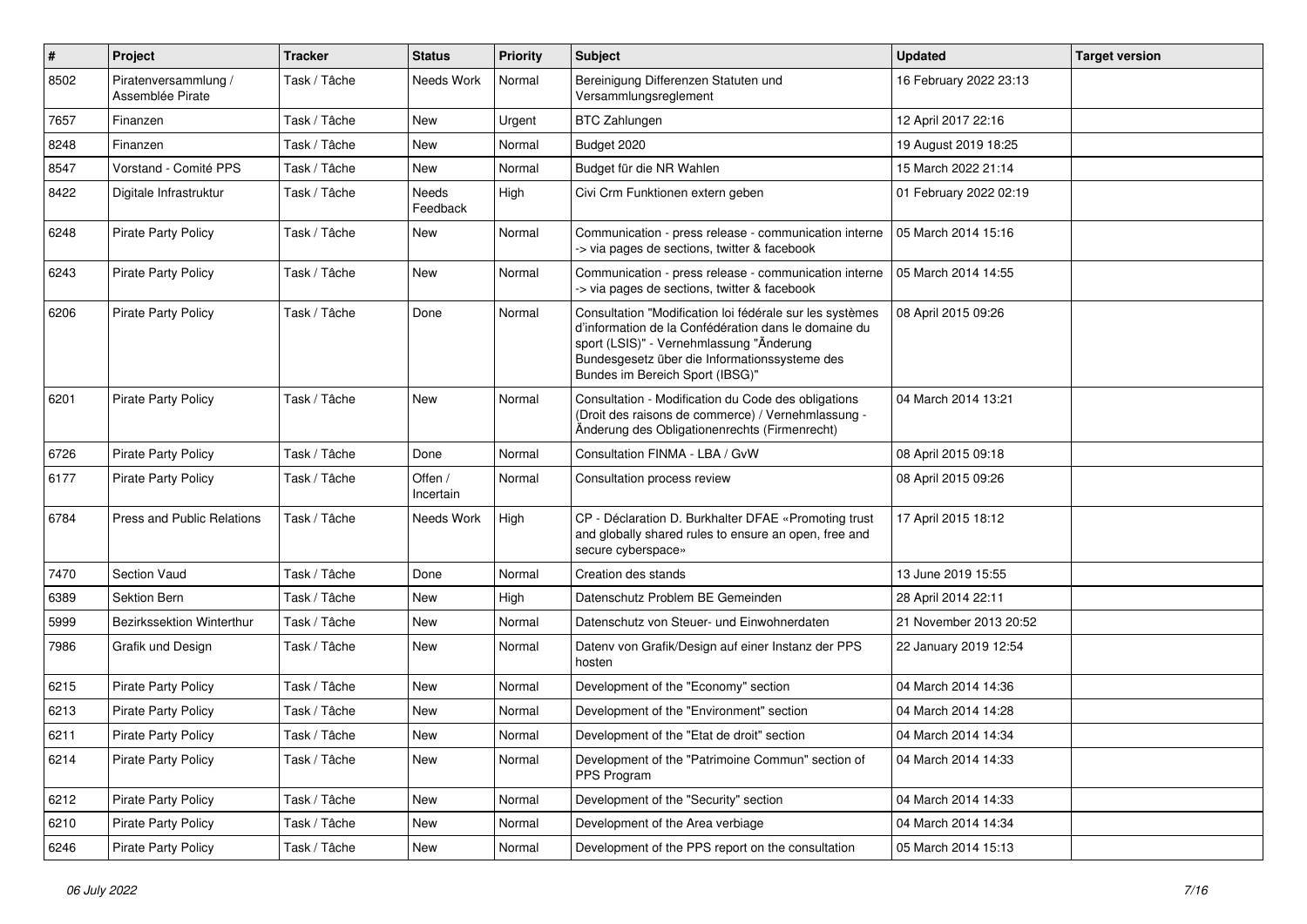| $\sharp$ | Project                                   | <b>Tracker</b> | <b>Status</b>     | <b>Priority</b> | Subject                                                                                                                       | <b>Updated</b>          | <b>Target version</b> |
|----------|-------------------------------------------|----------------|-------------------|-----------------|-------------------------------------------------------------------------------------------------------------------------------|-------------------------|-----------------------|
| 6241     | <b>Pirate Party Policy</b>                | Task / Tâche   | <b>New</b>        | Normal          | Development of the PPS report on the consultation                                                                             | 05 March 2014 14:44     |                       |
| 6205     | <b>Pirate Party Policy</b>                | Task / Tâche   | New               | Normal          | Development of the PPS report on the consultation                                                                             | 04 March 2014 13:32     |                       |
| 6222     | Pirate Party Policy                       | Task / Tâche   | Done              | Normal          | Développement argumentaires votations populaire 18<br>mai - Entwicklung Argumentationshilfe Themen<br>Volksabstimmung 18. Mai | 27 November 2019 21:23  |                       |
| 5400     | Sektion Wallis / section<br>valaisan      | Task / Tâche   | Needs<br>Feedback | Normal          | Dienststelle für Datenschutz und Öffentlichkeitsprinzip                                                                       | 20 April 2017 17:36     |                       |
| 7801     | Section Vaud                              | Task / Tâche   | <b>New</b>        | Normal          | Election de vérificateurs de comptes                                                                                          | 08 February 2018 18:58  |                       |
| 8378     | Digitale Infrastruktur                    | Task / Tâche   | Needs Work        | Normal          | Erstelllung subdomain für neue Sektion<br>Thurgau/Schauffhausen + SG/AR/Ai                                                    | 19 December 2019 00:53  |                       |
| 8001     | Finanzen                                  | Task / Tâche   | New               | Normal          | Fehlende Finanzdaten / Jahre auf der Homepage mit<br>entsprechenden Forumalren ergänzen                                       | 01 December 2018 17:35  |                       |
| 8444     | Vorstand - Comité PPS                     | Task / Tâche   | Needs Work        | High            | Fehlende Mitgliederbeiträge für die Sektion PPBB                                                                              | 29 October 2020 16:58   |                       |
| 5068     | <b>Pirate Party Policy</b>                | Task / Tâche   | New               | Normal          | Fehlende Position zu Whistleblowing                                                                                           | 21 November 2015 16:13  |                       |
| 5831     | Stadtsektion Zürich                       | Task / Tâche   | <b>New</b>        | Normal          | Festlegen Vorstand Sitzungen PP Züri                                                                                          | 17 September 2013 09:51 |                       |
| 5664     | Stadtsektion Zürich                       | Task / Tâche   | <b>New</b>        | Normal          | Forum Stadt-Zürich beantragen                                                                                                 | 07 August 2013 21:17    |                       |
| 8079     | Sektion Zürich                            | Task / Tâche   | New               | Normal          | Fotograf buchen                                                                                                               | 04 May 2019 19:52       |                       |
| 7002     | Sektion beider Basel                      | Task / Tâche   | Needs Work        | Normal          | Für ein lebendiges Basel                                                                                                      | 02 October 2020 00:23   |                       |
| 2531     | <b>Pirate Party Policy</b>                | Task / Tâche   | Needs Work        | Normal          | Gleichstellung                                                                                                                | 20 February 2013 16:39  |                       |
| 8108     | Digitale Infrastruktur                    | Task / Tâche   | Needs<br>Feedback | Normal          | Hinterlegung Druckvorlagen                                                                                                    | 10 February 2022 16:00  |                       |
| 4388     | Finanzen                                  | Task / Tâche   | Needs Work        | Urgent          | Kontenplan                                                                                                                    | 04 April 2013 07:13     |                       |
| 5637     | <b>Pirate Party Policy</b>                | Task / Tâche   | Done              | Normal          | Korrektur der Uebersetzung der Identite                                                                                       | 22 March 2014 17:28     |                       |
| 8430     | Sektion beider Basel                      | Task / Tâche   | Needs Work        | Normal          | Lagerort und Materialbestand der PPBB                                                                                         | 02 October 2020 00:08   |                       |
| 3033     | Sektion St. Gallen und beide<br>Appenzell | Task / Tâche   | Done              | Normal          | Liquid Feedback                                                                                                               | 10 June 2014 20:10      |                       |
| 4138     | Gruppo Ticino                             | Task / Tâche   | Needs Work        | High            | Mailing List problema messaggio conferma<br>sottoscrizione                                                                    | 20 April 2013 00:00     |                       |
| 7868     | Digitale Infrastruktur                    | Task / Tâche   | Needs<br>Feedback | Normal          | Mailverteiler für die PPS Ticino erstellen                                                                                    | 19 December 2019 01:40  |                       |
| 5832     | Stadtsektion Zürich                       | Task / Tâche   | New               | Normal          | Meet the Pirates, Stammtisch Upgrade                                                                                          | 17 September 2013 10:06 |                       |
| 3568     | Bezirkssektion Winterthur                 | Task / Tâche   | Needs Work        | Normal          | Messung der Schulqualität                                                                                                     | 07 April 2013 15:45     |                       |
| 7199     | Section Vaud                              | Task / Tâche   | New               | Normal          | Mise en place de la pétition evoting                                                                                          | 11 March 2016 16:46     |                       |
| 8077     | Sektion Zürich                            | Task / Tâche   | New               | Normal          | Mitglieder-Postversand                                                                                                        | 03 May 2019 09:01       |                       |
| 8000     | Finanzen                                  | Task / Tâche   | New               | Normal          | Mitgliederbeiträge der Sektionen                                                                                              | 01 December 2018 16:34  |                       |
| 8058     | Sektion Zürich                            | Task / Tâche   | Needs Work        | Normal          | Neue Statuten auf Website publizieren                                                                                         | 02 April 2019 14:38     |                       |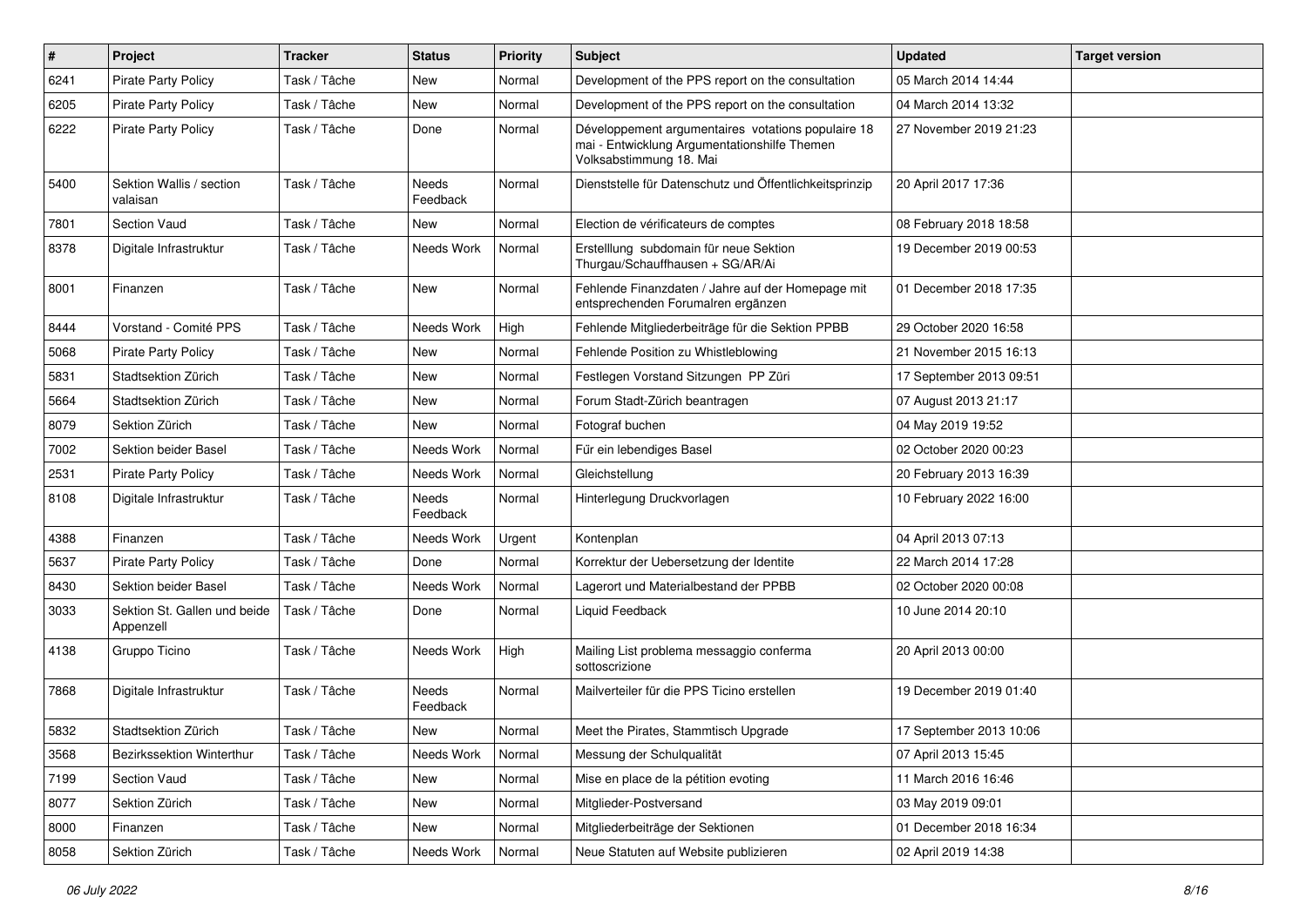| $\pmb{\#}$ | Project                              | <b>Tracker</b> | <b>Status</b>        | <b>Priority</b> | Subject                                                                  | <b>Updated</b>          | <b>Target version</b> |
|------------|--------------------------------------|----------------|----------------------|-----------------|--------------------------------------------------------------------------|-------------------------|-----------------------|
| 7999       | Verwaltung                           | Task / Tâche   | New                  | Normal          | Neuer Willkommens-Text nach Aufnahme als Mitglied                        | 01 October 2020 23:09   |                       |
| 7465       | <b>Section Vaud</b>                  | Task / Tâche   | <b>New</b>           | Normal          | Newsletter septembre                                                     | 25 August 2016 08:00    |                       |
| 5517       | Bezirkssektion Winterthur            | Task / Tâche   | Needs Work           | Normal          | O-Ton                                                                    | 13 July 2013 17:39      |                       |
| 7997       | Verwaltung                           | Task / Tâche   | New                  | Normal          | Online Anmeldung Mitglied                                                | 01 October 2020 23:12   |                       |
| 7001       | Sektion beider Basel                 | Task / Tâche   | <b>New</b>           | Normal          | Online Infos/Struktur aktualisieren und überarbeiten                     | 28 November 2015 10:44  |                       |
| 4507       | Bezirkssektion Winterthur            | Task / Tâche   | Needs Work           | Normal          | OpenData: Wem gehört das Datenmaterial                                   | 02 May 2013 22:34       |                       |
| 5041       | Sektion beider Basel                 | Task / Tâche   | Needs Work           | Low             | Parlaments-Daten automatisch abgreifen lassen                            | 23 April 2015 18:59     |                       |
| 4893       | Sektion Wallis / section<br>valaisan | Task / Tâche   | Done                 | Normal          | Pflichtenheft Vorstand (2)                                               | 13 December 2014 10:14  |                       |
| 4639       | Sektion Wallis / section<br>valaisan | Task / Tâche   | Needs Work           | Normal          | pi-Vote Sektionsabstimmungen                                             | 07 July 2014 20:30      |                       |
| 6218       | Pirate Party Policy                  | Task / Tâche   | <b>New</b>           | Normal          | Position guideline development                                           | 04 March 2014 14:49     |                       |
| 6219       | <b>Pirate Party Policy</b>           | Task / Tâche   | <b>New</b>           | Normal          | Position guideline development planning                                  | 04 March 2014 14:49     |                       |
| 6255       | <b>Pirate Party Policy</b>           | Task / Tâche   | New                  | Normal          | Positionspapier Rechtsstaat updaten                                      | 21 November 2015 16:11  |                       |
| 6254       | <b>Pirate Party Policy</b>           | Task / Tâche   | New                  | Normal          | Positionspapier Suchtpolitik updaten                                     | 21 November 2015 16:12  |                       |
| 5915       | Sektion Zürich                       | Task / Tâche   | <b>New</b>           | Normal          | Positionspapier «Laizismus»                                              | 06 November 2014 18:48  |                       |
| 5058       | Pirate Party Policy                  | Task / Tâche   | Needs Work           | Normal          | Positionspapier: Patente                                                 | 15 April 2013 14:10     |                       |
| 5830       | Stadtsektion Zürich                  | Task / Tâche   | <b>New</b>           | Normal          | PP Patente                                                               | 17 September 2013 09:51 |                       |
| 6209       | <b>Pirate Party Policy</b>           | Task / Tâche   | New                  | Normal          | PPS Program development                                                  | 04 March 2014 14:17     |                       |
| 6748       | Press and Public Relations           | Task / Tâche   | Done                 | Urgent          | PR - Bund niederlässt wieder IT Security!                                | 02 April 2015 12:03     |                       |
| 5217       | Bezirkssektion Winterthur            | Task / Tâche   | <b>New</b>           | Normal          | Pressemitteilung Stimmparolen                                            | 12 May 2013 19:39       |                       |
| 7998       | Press and Public Relations           | Task / Tâche   | New                  | Normal          | Presseverteiler im PressCRM aktualisieren sowie<br>ergänzen              | 01 December 2018 13:05  |                       |
| 6438       | Sektion Bern                         | Task / Tâche   | New                  | High            | Probleme bei elektronischer Zählung der Stimmzettel in<br>der Stadt Bern | 28 May 2014 10:18       |                       |
| 4137       | Gruppo Ticino                        | Task / Tâche   | Needs Work           | Normal          | Programma Partito Pirata Ticino                                          | 21 April 2013 00:00     |                       |
| 4941       | <b>Pirate Party Policy</b>           | Task / Tâche   | Done                 | Normal          | prostitution                                                             | 30 September 2013 19:23 |                       |
| 5373       | Sektion beider Basel                 | Task / Tâche   | New                  | Normal          | Prozess für Spender erstellen/festhalten                                 | 12 February 2015 19:15  |                       |
| 6224       | <b>Pirate Party Policy</b>           | Task / Tâche   | New                  | Normal          | Publication - Diffusion aux sections                                     | 04 March 2014 15:19     |                       |
| 6727       | Pirate Party Policy                  | Task / Tâche   | Done                 | Normal          | Rédaction de la réponse de la consultation                               | 08 April 2015 09:17     |                       |
| 6247       | Pirate Party Policy                  | Task / Tâche   | New                  | Normal          | Rédaction du rapport et de la lettre d'accompagnement                    | 05 March 2014 15:15     |                       |
| 6242       | Pirate Party Policy                  | Task / Tâche   | New                  | Normal          | Rédaction du rapport et de la lettre d'accompagnement                    | 05 March 2014 14:57     |                       |
| 8473       | Digitale Infrastruktur               | Task / Tâche   | Needs Work           | Normal          | Refurbish CiviCRM                                                        | 18 January 2022 20:52   |                       |
| 6182       | Pirate Party Policy                  | Task / Tâche   | Offen /<br>Incertain | Normal          | review august 2014                                                       | 08 April 2015 09:26     |                       |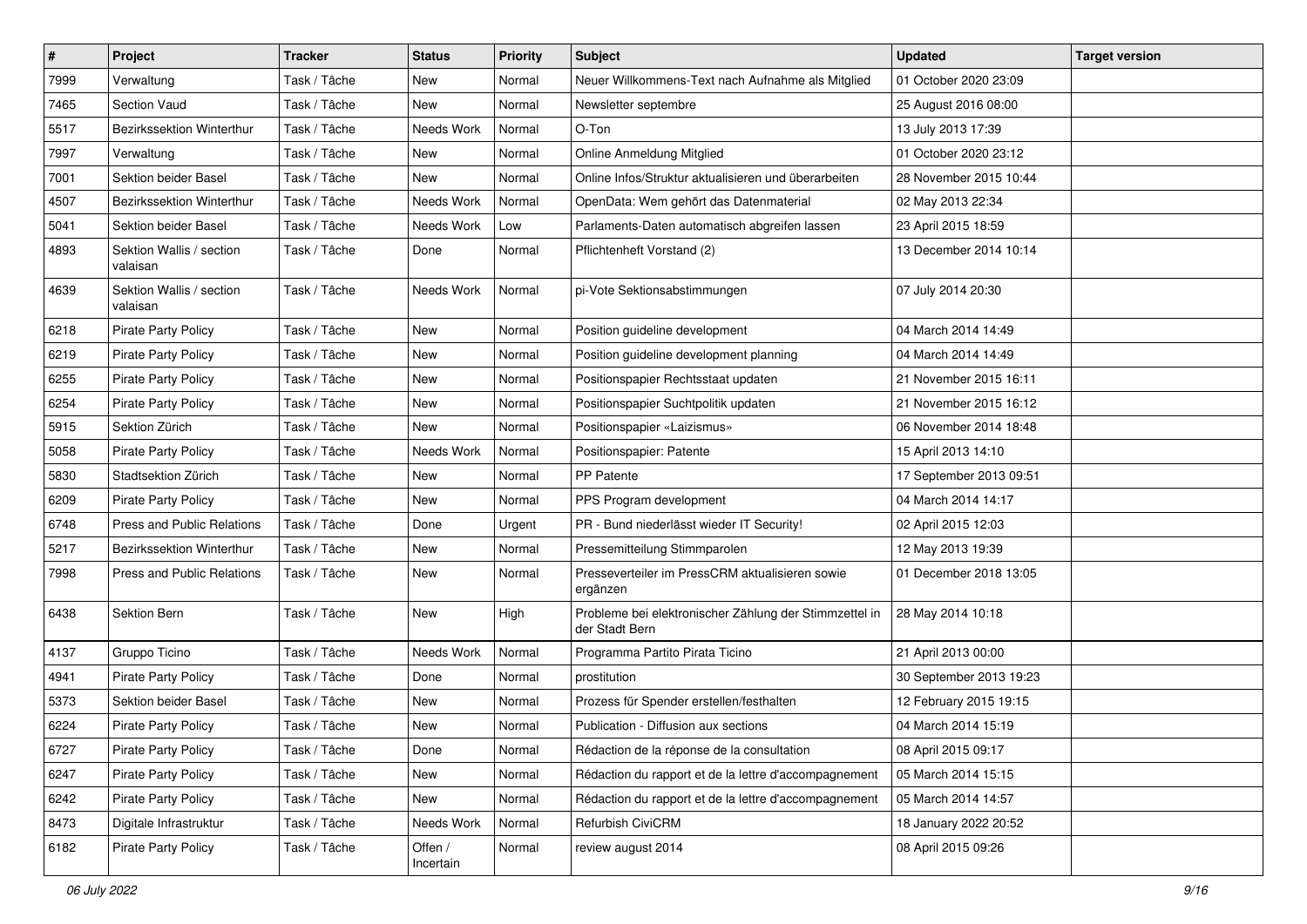| $\#$ | Project                                   | <b>Tracker</b> | <b>Status</b>        | <b>Priority</b> | <b>Subject</b>                                                                                                                                                            | <b>Updated</b>          | <b>Target version</b> |
|------|-------------------------------------------|----------------|----------------------|-----------------|---------------------------------------------------------------------------------------------------------------------------------------------------------------------------|-------------------------|-----------------------|
| 6197 | <b>Pirate Party Policy</b>                | Task / Tâche   | Offen /<br>Incertain | Normal          | Review currently running iniatives                                                                                                                                        | 04 March 2014 12:38     |                       |
| 6186 | <b>Pirate Party Policy</b>                | Task / Tâche   | Offen /<br>Incertain | Normal          | review decembre 2014                                                                                                                                                      | 08 April 2015 09:26     |                       |
| 6181 | <b>Pirate Party Policy</b>                | Task / Tâche   | Offen /<br>Incertain | Normal          | review july 2014                                                                                                                                                          | 08 April 2015 09:26     |                       |
| 6180 | <b>Pirate Party Policy</b>                | Task / Tâche   | Offen /<br>Incertain | Normal          | review june 2014                                                                                                                                                          | 08 April 2015 09:26     |                       |
| 6179 | <b>Pirate Party Policy</b>                | Task / Tâche   | Offen /<br>Incertain | Normal          | review may 2014                                                                                                                                                           | 08 April 2015 09:26     |                       |
| 6185 | <b>Pirate Party Policy</b>                | Task / Tâche   | Offen /<br>Incertain | Normal          | review novembre 2014                                                                                                                                                      | 08 April 2015 09:26     |                       |
| 6184 | Pirate Party Policy                       | Task / Tâche   | Offen /<br>Incertain | Normal          | review octobre 2014                                                                                                                                                       | 08 April 2015 09:26     |                       |
| 6183 | Pirate Party Policy                       | Task / Tâche   | Offen /<br>Incertain | Normal          | review septembre 2014                                                                                                                                                     | 08 April 2015 09:26     |                       |
| 6787 | Pirate Party Policy                       | Task / Tâche   | Done                 | Normal          | Révision totale de la loi fédérale sur l'analyse génétique<br>humaine (LAGH) - Totalrevision des Bundesgesetzes<br>über genetische Untersuchungen beim Menschen<br>(GUMG) | 27 May 2015 06:55       |                       |
| 8312 | <b>Sektion Bern</b>                       | Task / Tâche   | Needs Work           | Normal          | Rückzahlung des Darlehens an die PPS                                                                                                                                      | 09 September 2019 21:26 |                       |
| 2891 | Bezirkssektion Winterthur                 | Task / Tâche   | Needs Work           | Low             | Schuldenabbau                                                                                                                                                             | 20 April 2013 00:00     |                       |
| 4386 | Finanzen                                  | Task / Tâche   | Needs Work           | High            | Spenderlisten erstellen                                                                                                                                                   | 01 May 2017 14:45       |                       |
| 4729 | Sektion St. Gallen und beide<br>Appenzell | Task / Tâche   | Done                 | Normal          | SSH key für LQFB server                                                                                                                                                   | 10 June 2014 19:50      |                       |
| 3251 | Sektion St. Gallen und beide<br>Appenzell | Task / Tâche   | Done                 | Low             | Statistik Skript                                                                                                                                                          | 10 June 2014 20:06      |                       |
| 5275 | Sektion Wallis / section<br>valaisan      | Task / Tâche   | Done                 | Normal          | Stellungnahme zum Schulgesetz                                                                                                                                             | 20 August 2017 08:57    |                       |
| 6015 | Stadtsektion Zürich                       | Task / Tâche   | New                  | Normal          | Stellungsnahme zu Teilrevision BZO                                                                                                                                        | 04 December 2013 11:14  |                       |
| 4615 | Sektion Wallis / section<br>valaisan      | Task / Tâche   | Needs Work           | Normal          | Stv. Schatzmeister                                                                                                                                                        | 03 September 2014 19:58 |                       |
| 4040 | Sektion St. Gallen und beide<br>Appenzell | Task / Tâche   | Needs Work           | Normal          | Tischwimpel für Stammtisch                                                                                                                                                | 10 June 2014 20:00      |                       |
| 6223 | Pirate Party Policy                       | Task / Tâche   | New                  | Normal          | traduction                                                                                                                                                                | 04 March 2014 15:19     |                       |
| 4071 | Gruppo Ticino                             | Task / Tâche   | Needs Work           | Normal          | Traduzione webpage                                                                                                                                                        | 19 April 2013 00:00     |                       |
| 6216 | Pirate Party Policy                       | Task / Tâche   | New                  | Normal          | Translation of all missing elements of the PPS program<br>draft                                                                                                           | 04 March 2014 14:39     |                       |
| 8255 | Vorstand - Comité PPS                     | Task / Tâche   | New                  | Normal          | Überarbeitung des Piraten Quiz                                                                                                                                            | 21 August 2019 20:50    |                       |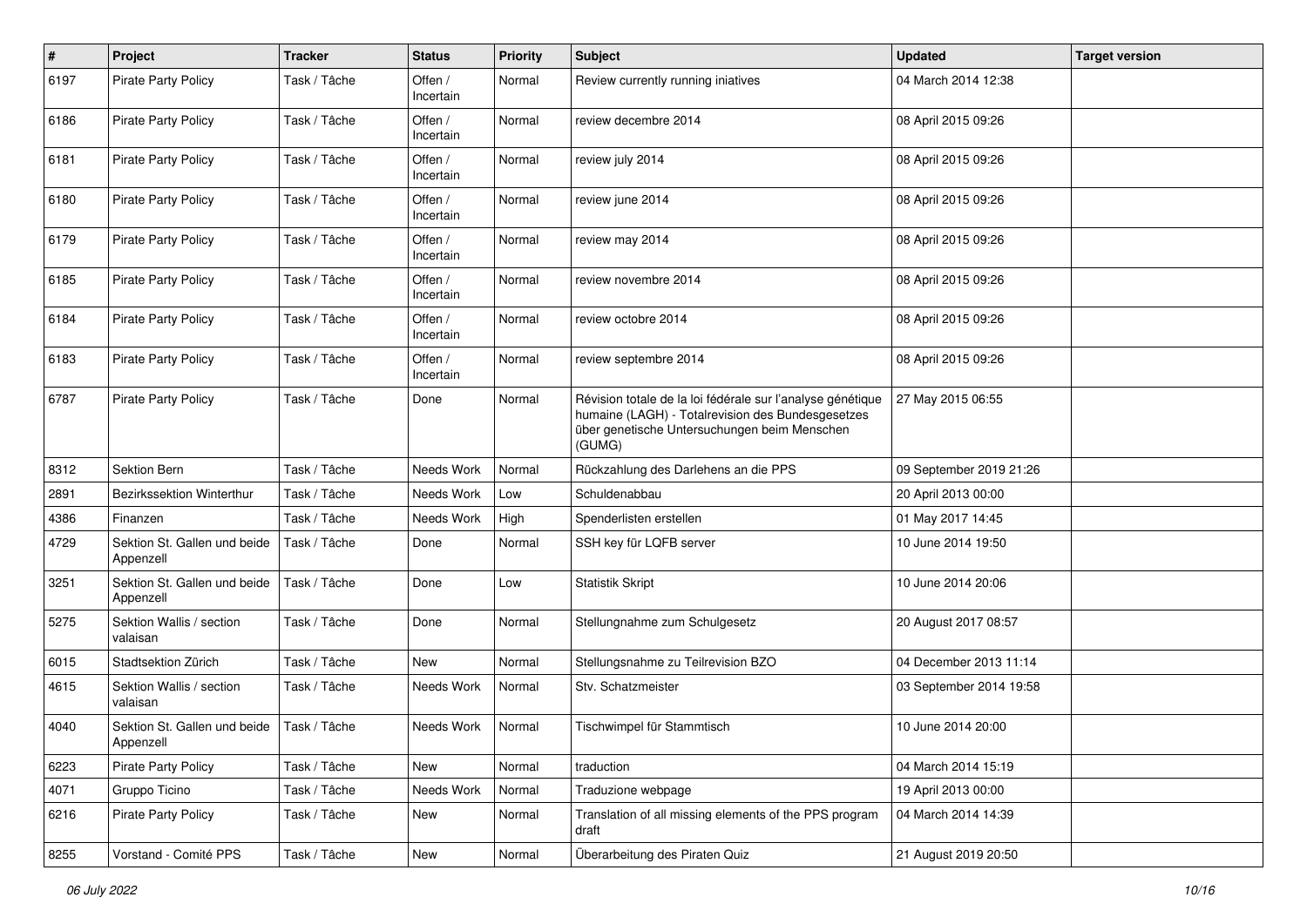| $\vert$ # | Project                    | <b>Tracker</b> | <b>Status</b> | <b>Priority</b> | Subject                                                                                                                                                                                     | <b>Updated</b>          | <b>Target version</b> |
|-----------|----------------------------|----------------|---------------|-----------------|---------------------------------------------------------------------------------------------------------------------------------------------------------------------------------------------|-------------------------|-----------------------|
| 8078      | Sektion Zürich             | Task / Tâche   | New           | Normal          | Überblick über Dorf-, Quartier-, Regionalzeitungen                                                                                                                                          | 04 May 2019 19:52       |                       |
| 8334      | Vorstand - Comité PPS      | Task / Tâche   | <b>New</b>    | Normal          | Übersetzung Positionspapiere                                                                                                                                                                | 30 September 2019 20:29 |                       |
| 7179      | Section Vaud               | Task / Tâche   | Done          | Urgent          | URGENT débat pour la RIE3                                                                                                                                                                   | 10 March 2016 00:16     |                       |
| 8024      | Vorstand - Comité PPS      | Task / Tâche   | Needs Work    | Low             | Verantwortliche & Zugriffsrechte                                                                                                                                                            | 01 October 2020 23:07   |                       |
| 8238      | Digitale Infrastruktur     | Task / Tâche   | New           | Normal          | Verify and document backup solution                                                                                                                                                         | 15 December 2019 12:11  |                       |
| 8521      | AG Vernehmlassungen        | Task / Tâche   | Needs Work    | Normal          | Vernehmlassung 2021/70 Meldepflicht von<br>Betreiberinnen kritischer Infrastrukturen für<br>Cyberangriffe                                                                                   | 13 April 2022 00:53     |                       |
| 8519      | AG Vernehmlassungen        | Task / Tâche   | New           | Normal          | Vernehmlassung 2021/80 Bundesgesetz über die<br>Bearbeitung von Flugpassagierdaten zur Bekämpfung<br>von terroristischen und anderen schweren Straftaten<br>(Flugpassagierdatengesetz, FPG) | 10 February 2022 06:24  |                       |
| 8556      | AG Vernehmlassungen        | Task / Tâche   | <b>New</b>    | Normal          | Vernehmlassung 2021/80 Bundesgesetz über die<br>Bearbeitung von Flugpassagierdaten zur Bekämpfung<br>von terroristischen und anderen schweren Straftaten<br>(Flugpassagierdatengesetz, FPG) | 04 April 2022 17:30     |                       |
| 8516      | AG Vernehmlassungen        | Task / Tâche   | Needs Work    | Normal          | Vernehmlassung 2021/81 Verordnung über die<br>Herstellung der Interoperabilität zwischen<br>Schengen-Dublin-Informationssystemen                                                            | 18 January 2022 20:38   |                       |
| 8518      | AG Vernehmlassungen        | Task / Tâche   | Done          | Normal          | Vernehmlassung 2021/96 Teilrevisionen vier<br>Ausführungserlasse des BÜPF (VÜPF, GebV-ÜPF,<br>VD-ÜPF, VVS-ÜPF)                                                                              | 21 May 2022 15:03       |                       |
| 8517      | AG Vernehmlassungen        | Task / Tâche   | Needs Work    | Normal          | Vernehmlassung 2021/99 Verordnung über die<br>Transparenz bei der Politikfinanzierung (VPofin)                                                                                              | 26 March 2022 13:36     |                       |
| 8555      | AG Vernehmlassungen        | Task / Tâche   | New           | Normal          | Vernehmlassung 2022/19 Bundesgesetz über die<br>elektronische Identität und die Vertrauensinfrastruktur<br>(E-ID-Gesetz, BGEID)                                                             | 04 April 2022 17:29     |                       |
| 8540      | AG Vernehmlassungen        | Task / Tâche   | Needs Work    | Normal          | Vernehmlassung 2022/2 Bundesgesetz über die<br>Mobilitätsdateninfrastruktur                                                                                                                 | 10 February 2022 06:34  |                       |
| 8542      | AG Vernehmlassungen        | Task / Tâche   | <b>New</b>    | Normal          | Vernehmlassung 2022/6 Bundesbeschluss zur<br>nationalen Umsetzung des OECD/G-20 Projekts zur<br>Besteuerung der digitalen Wirtschaft (SR 101)                                               | 13 April 2022 06:34     |                       |
| 8554      | AG Vernehmlassungen        | Task / Tâche   | New           | High            | Vernehmlassung Teilrevision der GwV-FINMA                                                                                                                                                   | 04 April 2022 19:11     |                       |
| 8467      | Vorstand - Comité PPS      | Task / Tâche   | Done          | Urgent          | Vernehmlassung zum Bundesgesetz über den Einsatz<br>elektronischer Mittel zur Erfüllung von<br>Behördenaufgaben                                                                             | 25 March 2021 22:38     |                       |
| 6390      | <b>Pirate Party Policy</b> | Task / Tâche   | Done          | Normal          | Vernehmlassung: Geldspielgesetz / Consultation : Loi<br>sur les jeux d'argent                                                                                                               | 08 April 2015 09:18     |                       |
| 6378      | Pirate Party Policy        | Task / Tâche   | New           | Normal          | Vernehmlassung: Informationssicherheitsgesetz                                                                                                                                               | 22 April 2014 12:11     |                       |
| 8310      | Sektion Bern               | Task / Tâche   | Needs Work    | Normal          | Wahlkampfbudget / Bezahlung Wahlkampfleiter PPS<br>und Budget                                                                                                                               | 09 September 2019 21:06 |                       |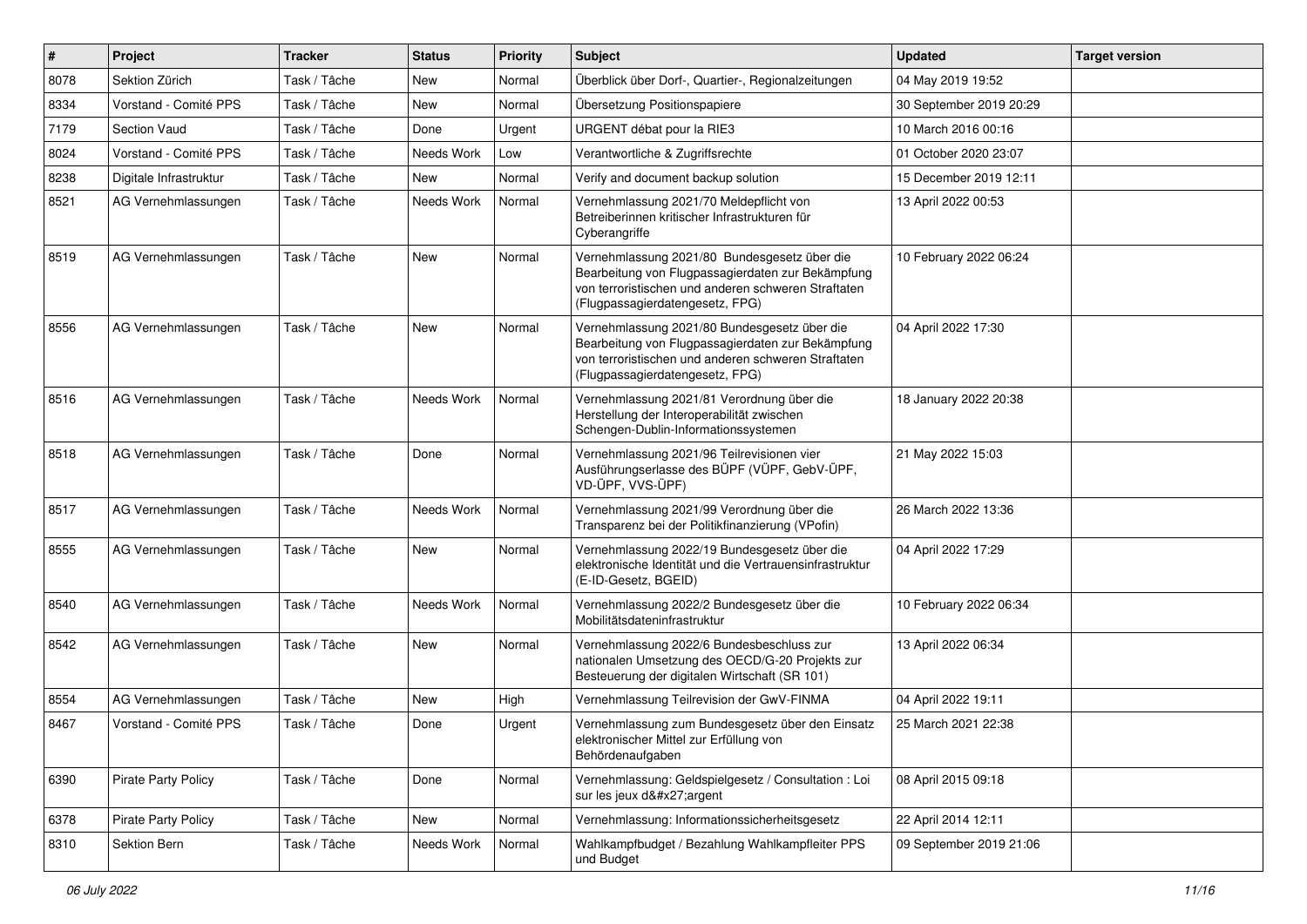| $\vert$ # | Project                              | <b>Tracker</b> | <b>Status</b>     | <b>Priority</b> | <b>Subject</b>                                           | <b>Updated</b>          | <b>Target version</b>                                         |
|-----------|--------------------------------------|----------------|-------------------|-----------------|----------------------------------------------------------|-------------------------|---------------------------------------------------------------|
| 6597      | Sektion Zürich                       | Task / Tâche   | Needs Work        | Normal          | Wegen Gratis-Plakatstellen anfragen                      | 04 May 2019 19:49       |                                                               |
| 5829      | Stadtsektion Zürich                  | Task / Tâche   | <b>New</b>        | Normal          | Who cares?                                               | 17 September 2013 09:50 |                                                               |
| 6217      | <b>Pirate Party Policy</b>           | Task / Tâche   | <b>New</b>        | Normal          | XML Formatting for bootstrap integration                 | 04 March 2014 14:38     |                                                               |
| 6021      | Sektion Wallis / section<br>valaisan | Task / Tâche   | Needs<br>Feedback | Normal          | Amtsblatt Wallis: Öffentlich und Gratis                  | 20 August 2017 08:34    | Existierende/Funktionierende<br>Datenschutz- und GIDA Behörde |
| 6311      | Sektion Wallis / section<br>valaisan | Task / Tâche   | Needs<br>Feedback | Normal          | Videoüberachung Brig: Umstellung der Webseite            | 20 August 2017 08:55    | Existierende/Funktionierende<br>Datenschutz- und GIDA Behörde |
| 4067      | Sektion Wallis / section<br>valaisan | Task / Tâche   | Needs<br>Feedback | Normal          | Wildtierkameras im Wallis                                | 20 August 2017 08:33    | Existierende/Funktionierende<br>Datenschutz- und GIDA Behörde |
| 5430      | Sektion Wallis / section<br>valaisan | Task / Tâche   | Needs<br>Feedback | Normal          | Einrichtung interne Mailingliste                         | 20 August 2017 08:31    | GV2017                                                        |
| 7739      | Sektion Wallis / section<br>valaisan | Task / Tâche   | New               | Normal          | GV2017                                                   | 20 August 2017 09:00    | GV2017                                                        |
| 5870      | Sektion Wallis / section<br>valaisan | Task / Tâche   | Needs Work        | Normal          | Opendata.admin.ch                                        | 20 August 2017 08:31    | GV2017                                                        |
| 5873      | Sektion Wallis / section<br>valaisan | Task / Tâche   | Tabled            | Normal          | Pi-Vote Zertifikate                                      | 20 August 2017 08:31    | GV2017                                                        |
| 6487      | Sektion Wallis / section<br>valaisan | Task / Tâche   | <b>New</b>        | Normal          | Sektionsdateien Lagerung                                 | 20 August 2017 08:55    | GV2017                                                        |
| 6120      | Sektion Wallis / section<br>valaisan | Task / Tâche   | New               | Normal          | <b>Website Optimierung</b>                               | 20 August 2017 08:32    | GV2017                                                        |
| 5444      | Sektion Wallis / section<br>valaisan | Task / Tâche   | Needs Work        | Low             | Welcome/Austrittsmail automatisieren                     | 20 August 2017 08:56    | GV2017                                                        |
| 3948      | Bezirkssektion Winterthur            | Task / Tâche   | Needs Work        | Normal          | AG Schule und Bildung                                    | 31 July 2013 21:00      | Parley 11                                                     |
| 3707      | Bezirkssektion Winterthur            | Task / Tâche   | Needs Work        | Normal          | Beschneidungspraxis in Winterthur                        | 21 April 2013 00:00     | Parley 11                                                     |
| 3911      | <b>Bezirkssektion Winterthur</b>     | Task / Tâche   | Needs Work        | Normal          | Elektronisches Büro in der Stadtverwaltung               | 21 April 2013 00:00     | Parley 11                                                     |
| 3716      | Bezirkssektion Winterthur            | Task / Tâche   | Needs Work        | Low             | Frauenparkplätze                                         | 21 April 2013 00:00     | Parley 11                                                     |
| 4057      | <b>Bezirkssektion Winterthur</b>     | Task / Tâche   | Needs Work        | Normal          | Informatikprojekte prüfen                                | 21 April 2013 00:00     | Parley 11                                                     |
| 3706      | Bezirkssektion Winterthur            | Task / Tâche   | Needs Work        | Normal          | Notschlafstellen bei der Heilsarmee                      | 21 April 2013 00:00     | Parley 11                                                     |
| 3567      | Bezirkssektion Winterthur            | Task / Tâche   | Needs Work        | Normal          | Open Data                                                | 26 February 2013 08:12  | Parley 11                                                     |
| 4058      | Bezirkssektion Winterthur            | Task / Tâche   | Needs Work        | Normal          | Prüfung der Zuwendungen an Dritte<br>(Sozialdepartement) | 21 April 2013 00:00     | Parley 11                                                     |
| 3865      | Bezirkssektion Winterthur            | Task / Tâche   | Needs Work        | Low             | Rote Parkplätze in der Altstadt                          | 02 May 2013 22:36       | Parley 11                                                     |
| 3947      | Bezirkssektion Winterthur            | Task / Tâche   | Needs Work        | Normal          | Win.ch Mail                                              | 21 April 2013 00:00     | Parley 11                                                     |
| 3876      | <b>Bezirkssektion Winterthur</b>     | Task / Tâche   | Needs Work        | Normal          | Winterthurer Transparenzgesetz                           | 21 April 2013 00:00     | Parley 11                                                     |
| 3864      | Bezirkssektion Winterthur            | Task / Tâche   | Needs Work        | Normal          | E-Book Bibliothek DRM                                    | 06 March 2013 18:18     | Parley 13                                                     |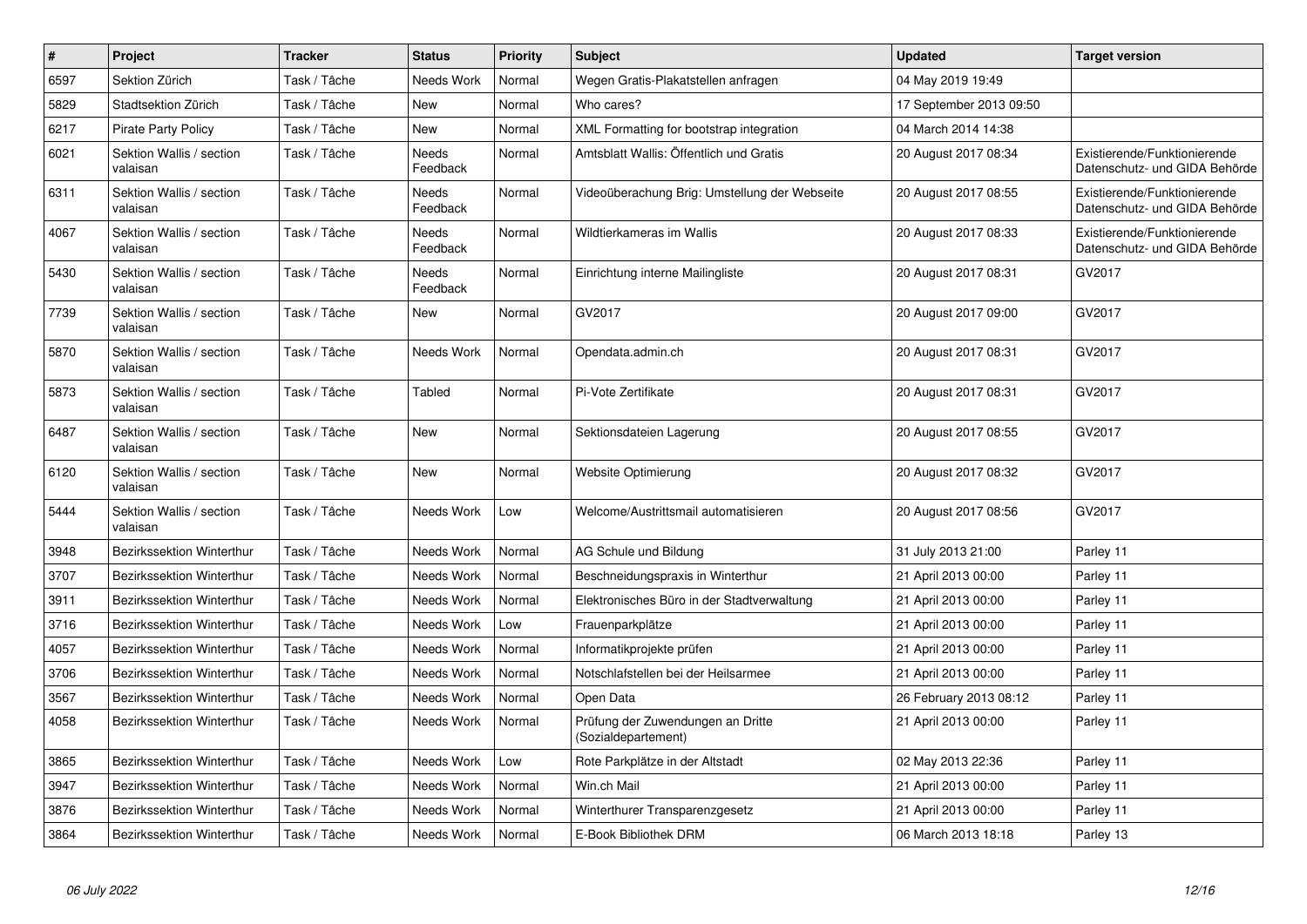| $\sharp$ | Project                                   | <b>Tracker</b> | <b>Status</b> | <b>Priority</b> | Subject                                                                                           | <b>Updated</b>         | <b>Target version</b>                                         |
|----------|-------------------------------------------|----------------|---------------|-----------------|---------------------------------------------------------------------------------------------------|------------------------|---------------------------------------------------------------|
| 4746     | Bezirkssektion Winterthur                 | Task / Tâche   | Needs Work    | Normal          | Förderung des Innovativen Motorisierten<br>Individualverkehrs (IMIV)                              | 21 April 2013 00:00    | Parley 13                                                     |
| 3708     | Bezirkssektion Winterthur                 | Task / Tâche   | Needs Work    | High            | OpenSource Nachtrag und Vorbereitung                                                              | 19 April 2013 00:00    | Parley 13                                                     |
| 5389     | Bezirkssektion Winterthur                 | Task / Tâche   | Needs Work    | High            | Falsche Anreize in Sozialhilfe                                                                    | 17 June 2013 16:43     | Parley 18                                                     |
| 2800     | Bezirkssektion Winterthur                 | Task / Tâche   | Done          | Low             | Vorstoss: Verantwortung im Polizeiberuf                                                           | 04 May 2013 22:59      | Parley 3                                                      |
| 6688     | Section Genève                            | Task / Tâche   | Needs Work    | Normal          | Comptabilité - Recherche Fiduciaire                                                               | 25 March 2015 17:00    | Prochain Comité                                               |
| 6645     | Section Genève                            | Task / Tâche   | Needs Work    | Normal          | Dossier médical en ligne                                                                          | 25 March 2015 17:03    | Prochain Comité                                               |
| 6676     | Section Genève                            | Task / Tâche   | Done          | Normal          | Préparation éléction national                                                                     | 27 June 2016 09:53     | Prochain Comité                                               |
| 6677     | Section Genève                            | Task / Tâche   | Done          | Normal          | Préparation prochaine AG                                                                          | 19 October 2015 17:06  | Prochain Comité                                               |
| 5702     | Stadtsektion Zürich                       | Task / Tâche   | <b>New</b>    | High            | Standaktionen koordinieren                                                                        | 03 October 2013 20:56  | Sitzung 03.10.2013                                            |
| 5291     | Stadtsektion Zürich                       | Task / Tâche   | Done          | Normal          | Festlegen von Terminen für die PV                                                                 | 03 October 2013 20:15  | Stammtisch 27.05.2013                                         |
| 5293     | Stadtsektion Zürich                       | Task / Tâche   | New           | Normal          | Lokation nächste fliegende Stammtische festlegen und<br>kommunizieren                             | 27 May 2013 18:59      | Stammtisch 27.05.2013                                         |
| 5715     | <b>Bezirkssektion Winterthur</b>          | Motion         | <b>New</b>    | Normal          | Unterstützung Verein FamilienStärken                                                              | 19 August 2013 16:38   | Parley 19                                                     |
| 5512     | Sektion Wallis / section<br>valaisan      | Motion         | New           | Normal          | CryptoParty                                                                                       | 06 April 2014 23:43    | 20140414 Mumblemeeting                                        |
| 6455     | Sektion St. Gallen und beide<br>Appenzell | Motion         | New           | Normal          | Strategie: Stadt zuerst stärken?                                                                  | 30 July 2014 15:29     | Vorstand 2014-07-30                                           |
| 6773     | Sektion Zürich                            | Motion         | <b>New</b>    | Normal          | Konstituierung: Aufgabenverteilung im Vorstand                                                    | 03 April 2019 16:02    | Vorstandsitzung 2019-1                                        |
| 8544     | Piratenversammlung /<br>Assemblée Pirate  | Motion         | Tabled        | Normal          | Bereinigung Differenzen Statuten und<br>Versammlungsreglement                                     | 19 March 2022 21:22    | PV 2022.2                                                     |
| 7365     | Section Genève                            | Motion         | New           | Normal          | Prise de position pour les votations cantonales du 25<br>septembre 2016                           | 27 June 2016 10:01     |                                                               |
| 8364     | Digitale Infrastruktur                    | Motion         | <b>New</b>    | Normal          | Aufräumen Redmine + OTRS Zugriffe/Zuständigkeiten                                                 | 10 February 2022 15:58 |                                                               |
| 5914     | Stadtsektion Zürich                       | Motion         | New           | Normal          | Hilferuf von Mitglied -> Wahlkampfthema                                                           | 13 November 2013 21:08 |                                                               |
| 8387     | Digitale Infrastruktur                    | Motion         | Tabled        | Normal          | Konzept E-Mail Adressen                                                                           | 16 February 2020 16:33 |                                                               |
| 7364     | Section Genève                            | Motion         | New           | Normal          | Prise de position pour les votations fédérales du 25<br>septembre 2016                            | 27 June 2016 10:00     |                                                               |
| 8347     | Digitale Infrastruktur                    | Motion         | <b>New</b>    | Normal          | Roadmap AG DI                                                                                     | 09 May 2020 20:12      |                                                               |
| 8557     | Digitale Infrastruktur                    | Motion         | New           | Low             | Twitter Mastodon sync service                                                                     | 05 April 2022 17:54    |                                                               |
| 5634     | <b>Pirate Party Policy</b>                | Motion         | New           | Normal          | Weiterentwicklung Rechtsstaatpapier                                                               | 31 July 2013 17:10     |                                                               |
| 6783     | <b>Bezirkssektion Winterthur</b>          | Motion         | New           | Normal          | Bearbeitung von info@ Mails                                                                       | 17 April 2015 07:52    | 20150423 Stammtisch                                           |
| 6517     | Sektion Wallis / section<br>valaisan      | Motion         | New           | Normal          | Cours de sensibilisation et de protections des données<br>informatiques aux élus du Grand Conseil | 20 August 2017 08:48   | Existierende/Funktionierende<br>Datenschutz- und GIDA Behörde |
| 5867     | Stadtsektion Zürich                       | Motion         | New           | Normal          | Gemeinderatswahl Listen gestalten                                                                 | 03 October 2013 21:18  | PV2013 2                                                      |
| 5868     | Stadtsektion Zürich                       | Motion         | New           | Normal          | Mitgliederbeitrag 2014 festlegen                                                                  | 31 October 2013 21:33  | PV2013_2                                                      |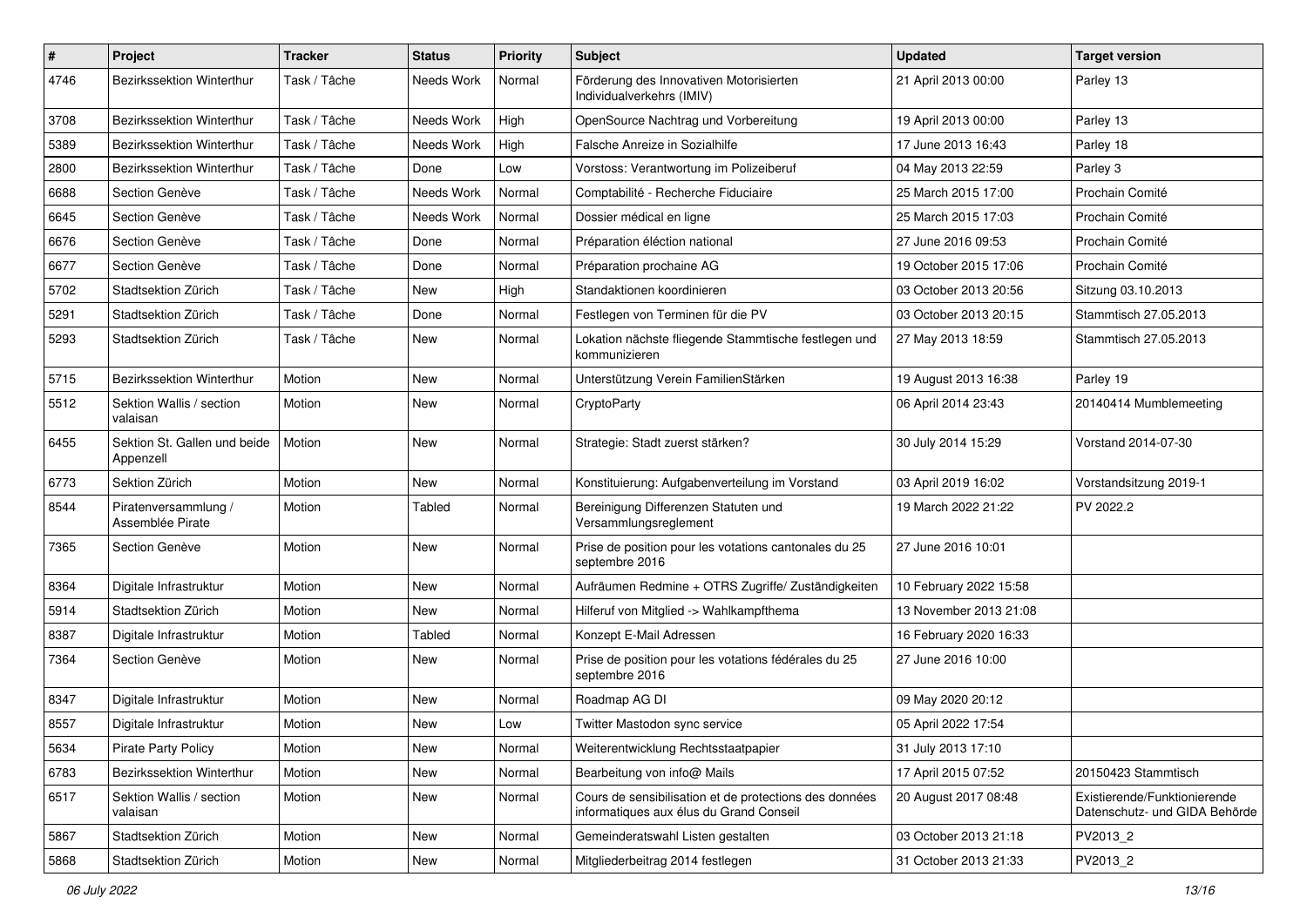| $\sharp$ | Project                                   | <b>Tracker</b>              | <b>Status</b>            | <b>Priority</b> | <b>Subject</b>                                                                                                                                  | <b>Updated</b>        | <b>Target version</b> |
|----------|-------------------------------------------|-----------------------------|--------------------------|-----------------|-------------------------------------------------------------------------------------------------------------------------------------------------|-----------------------|-----------------------|
| 5869     | Stadtsektion Zürich                       | Motion                      | New                      | Normal          | Prov. Budget 2014                                                                                                                               | 03 October 2013 21:41 | PV2013_2              |
| 6168     | <b>Pirate Party Policy</b>                | Motion for ballot<br>voting | Offen /<br>Incertain     | Normal          | Prises de positions pour les votations populaires du 28<br>septembre 2014 - Parolenfassung treffend die<br>Volksabsgimmung der 28. september    | 04 March 2014 10:35   |                       |
| 6170     | <b>Pirate Party Policy</b>                | Motion for ballot<br>voting | Offen /<br>Incertain     | Normal          | Prises de positions pour les votations populaires du 3<br>mars 2015 - Parolenfassung treffend die<br>Volksabsgimmung der 3. märz 2015           | 04 March 2014 10:38   |                       |
| 6169     | <b>Pirate Party Policy</b>                | Motion for ballot<br>voting | Offen /<br>Incertain     | Normal          | Prises de positions pour les votations populaires du 30<br>novembre 2014 - Parolenfassung treffend die<br>Volksabsgimmung der 30. november 2014 | 04 March 2014 10:37   |                       |
| 6414     | Sektion St. Gallen und beide<br>Appenzell | Todo / A Faire              | <b>Needs</b><br>Feedback | High            | Kantonsratswahlen                                                                                                                               | 30 July 2014 15:28    | Vorstand 2014-07-30   |
| 5699     | Sektion St. Gallen und beide<br>Appenzell | Todo / A Faire              | Needs Work               | Normal          | Krypto-Party                                                                                                                                    | 30 July 2014 15:32    | Vorstand 2014-07-30   |
| 6411     | Sektion St. Gallen und beide<br>Appenzell | Todo / A Faire              | <b>New</b>               | Normal          | Postadresse zu mir                                                                                                                              | 30 July 2014 15:32    | Vorstand 2014-07-30   |
| 6324     | Sektion St. Gallen und beide<br>Appenzell | Todo / A Faire              | <b>New</b>               | Normal          | Steuererklärung 2013                                                                                                                            | 30 July 2014 15:35    | Vorstand 2014-07-30   |
| 6454     | Sektion St. Gallen und beide<br>Appenzell | Todo / A Faire              | <b>New</b>               | Normal          | Überwacht die Überwacher                                                                                                                        | 30 July 2014 15:31    | Vorstand 2014-07-30   |
| 3077     | Sektion St. Gallen und beide<br>Appenzell | Todo / A Faire              | Needs Work               | Normal          | Allgemeiner Flyer - Piraten SG AR Al                                                                                                            | 07 May 2014 15:12     |                       |
| 6456     | Sektion St. Gallen und beide<br>Appenzell | Todo / A Faire              | New                      | Normal          | Bitcoin für Sektionsspenden                                                                                                                     | 10 June 2014 19:55    |                       |
| 6171     | <b>Pirate Party Policy</b>                | Todo / A Faire              | Offen /<br>Incertain     | Normal          | Consultation domaine internet                                                                                                                   | 04 March 2014 11:13   |                       |
| 6175     | Pirate Party Policy                       | Todo / A Faire              | Offen /<br>Incertain     | Normal          | Consultation domaine internet - press release<br>development                                                                                    | 04 March 2014 11:15   |                       |
| 6173     | <b>Pirate Party Policy</b>                | Todo / A Faire              | Offen /<br>Incertain     | Normal          | Consultation internet domain - call for contribution                                                                                            | 04 March 2014 11:07   |                       |
| 4193     | Sektion St. Gallen und beide<br>Appenzell | Todo / A Faire              | Needs Work               | High            | Dauerticket Flaschenpost                                                                                                                        | 09 May 2014 18:35     |                       |
| 4529     | Sektion St. Gallen und beide<br>Appenzell | Todo / A Faire              | Needs Work               | Normal          | Dauerticket: Wahlen- / Abstimmungsparolen                                                                                                       | 09 May 2014 18:35     |                       |
| 6174     | <b>Pirate Party Policy</b>                | Todo / A Faire              | Offen /<br>Incertain     | Normal          | Development of the PPS report on the consultation                                                                                               | 04 March 2014 11:10   |                       |
| 6408     | Sektion St. Gallen und beide<br>Appenzell | Todo / A Faire              | New                      | Normal          | Flaschenpost ausserordentliche PV                                                                                                               | 30 July 2014 15:34    |                       |
| 3146     | Sektion St. Gallen und beide<br>Appenzell | Todo / A Faire              | Needs Work               | Normal          | Jugendparlament - Workshop Vorschläge                                                                                                           | 07 May 2014 20:22     |                       |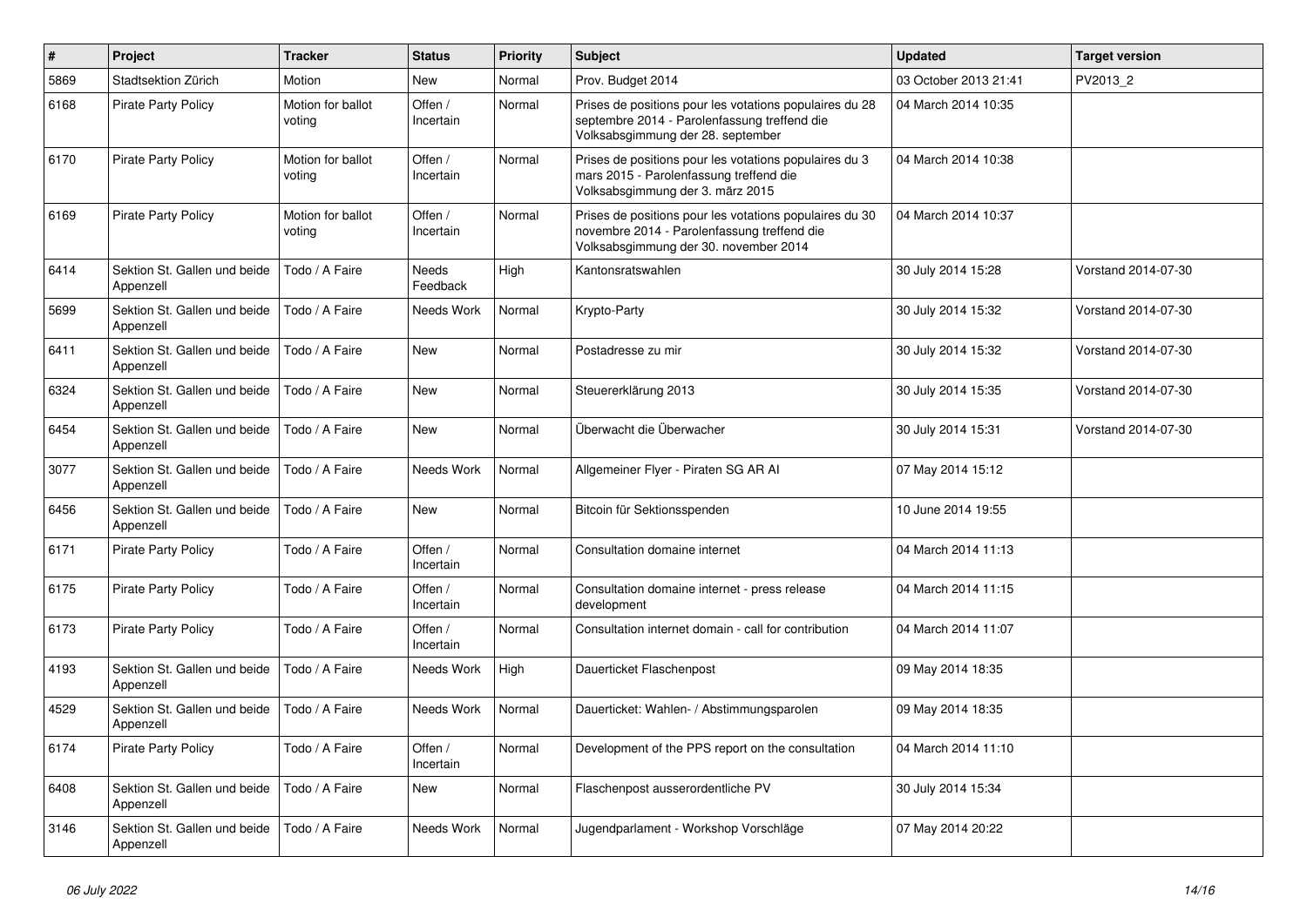| #    | Project                                   | <b>Tracker</b>       | <b>Status</b>            | <b>Priority</b> | <b>Subject</b>                                                                    | <b>Updated</b>          | <b>Target version</b>                |
|------|-------------------------------------------|----------------------|--------------------------|-----------------|-----------------------------------------------------------------------------------|-------------------------|--------------------------------------|
| 6276 | Sektion St. Gallen und beide<br>Appenzell | Todo / A Faire       | Needs Work               | Normal          | Konsequenzen aus Beschlüssen der nationalen PV                                    | 30 July 2014 15:33      |                                      |
| 5022 | Sektion St. Gallen und beide<br>Appenzell | Todo / A Faire       | Done                     | Normal          | Mandatsabgabe                                                                     | 10 June 2014 19:49      |                                      |
| 5640 | Sektion St. Gallen und beide<br>Appenzell | Todo / A Faire       | Done                     | Normal          | Mehr Kommunikationssicherheit                                                     | 10 June 2014 13:53      |                                      |
| 4644 | Sektion St. Gallen und beide<br>Appenzell | Todo / A Faire       | Needs Work               | Normal          | PiratenSG App entwickeln                                                          | 21 October 2013 14:49   |                                      |
| 4645 | Sektion St. Gallen und beide<br>Appenzell | Todo / A Faire       | Needs Work               | Normal          | Piratenspiel                                                                      | 21 October 2013 14:49   |                                      |
| 6172 | <b>Pirate Party Policy</b>                | Todo / A Faire       | Offen /<br>Incertain     | Normal          | Reading material review                                                           | 04 March 2014 11:00     |                                      |
| 6402 | Sektion St. Gallen und beide<br>Appenzell | Todo / A Faire       | <b>Needs</b><br>Feedback | Normal          | Rechte organisieren                                                               | 30 July 2014 19:23      |                                      |
| 4537 | Sektion St. Gallen und beide<br>Appenzell | Todo / A Faire       | Needs Work               | Normal          | Spenden veröffentlichen                                                           | 09 February 2013 10:47  |                                      |
| 4339 | Sektion St. Gallen und beide<br>Appenzell | Todo / A Faire       | Done                     | Normal          | Überarbeitung der Statuten                                                        | 09 May 2014 18:35       |                                      |
| 3314 | Sektion St. Gallen und beide<br>Appenzell | Todo / A Faire       | Done                     | Normal          | Veranstaltung für Neumitglieder                                                   | 10 June 2014 20:02      |                                      |
| 6351 | Sektion St. Gallen und beide<br>Appenzell | Todo / A Faire       | <b>New</b>               | Normal          | Widerspruch Cablecom                                                              | 05 April 2014 18:37     |                                      |
| 6406 | Sektion St. Gallen und beide<br>Appenzell | Todo / A Faire       | Done                     | Normal          | Kontaktdaten etc an Vorstand CH senden                                            | 10 June 2014 19:26      | Vorstand 2014-06-101                 |
| 6391 | Sektion St. Gallen und beide<br>Appenzell | Todo / A Faire       | Done                     | Urgent          | Kreisrichterkandidat suchen                                                       | 10 June 2014 19:25      | Vorstand 2014-06-101                 |
| 6410 | Sektion St. Gallen und beide<br>Appenzell | Todo / A Faire       | <b>New</b>               | Normal          | Mailinglisten                                                                     | 10 June 2014 19:28      | Vorstand 2014-06-101                 |
| 6413 | Sektion St. Gallen und beide<br>Appenzell | Todo / A Faire       | New                      | Normal          | Adhocracy testen und ggf. implementieren                                          | 30 July 2014 15:30      | Vorstand next                        |
| 4290 | Sektion St. Gallen und beide<br>Appenzell | Todo / A Faire       | Needs Work               | Normal          | Dauerticket Strategie/Ziele                                                       | 10 June 2014 19:55      | Vorstand next                        |
| 6412 | Sektion St. Gallen und beide<br>Appenzell | Todo / A Faire       | New                      | Normal          | Mumblerechte                                                                      | 10 June 2014 18:53      | Vorstand next                        |
| 7196 | Section Vaud                              | Beschluss / Décision | <b>New</b>               | Normal          | Convocation d'une assemblée générale extraordinnaire                              | 11 March 2016 14:04     | Réunion de comité - 28 avril<br>2016 |
| 8186 | Section Vaud                              | Beschluss / Décision | <b>New</b>               | Normal          | Partenariat ciblé avec Opération Libero                                           | 27 June 2019 19:58      | Réunion comité 2019-07-11            |
| 8329 | Vorstand - Comité PPS                     | Beschluss / Décision | New                      | Normal          | Überarbeitung des Geschäftsreglements des<br>Vorstandes der Piratenpartei Schweiz | 30 September 2019 11:42 | Vorstandssitzung 2019 09 30          |
| 8365 | Vorstand - Comité PPS                     | Beschluss / Décision | New                      | Normal          | Televotia Kündigung                                                               | 01 October 2020 22:49   | Vorstandssitzung 2019 11 25          |